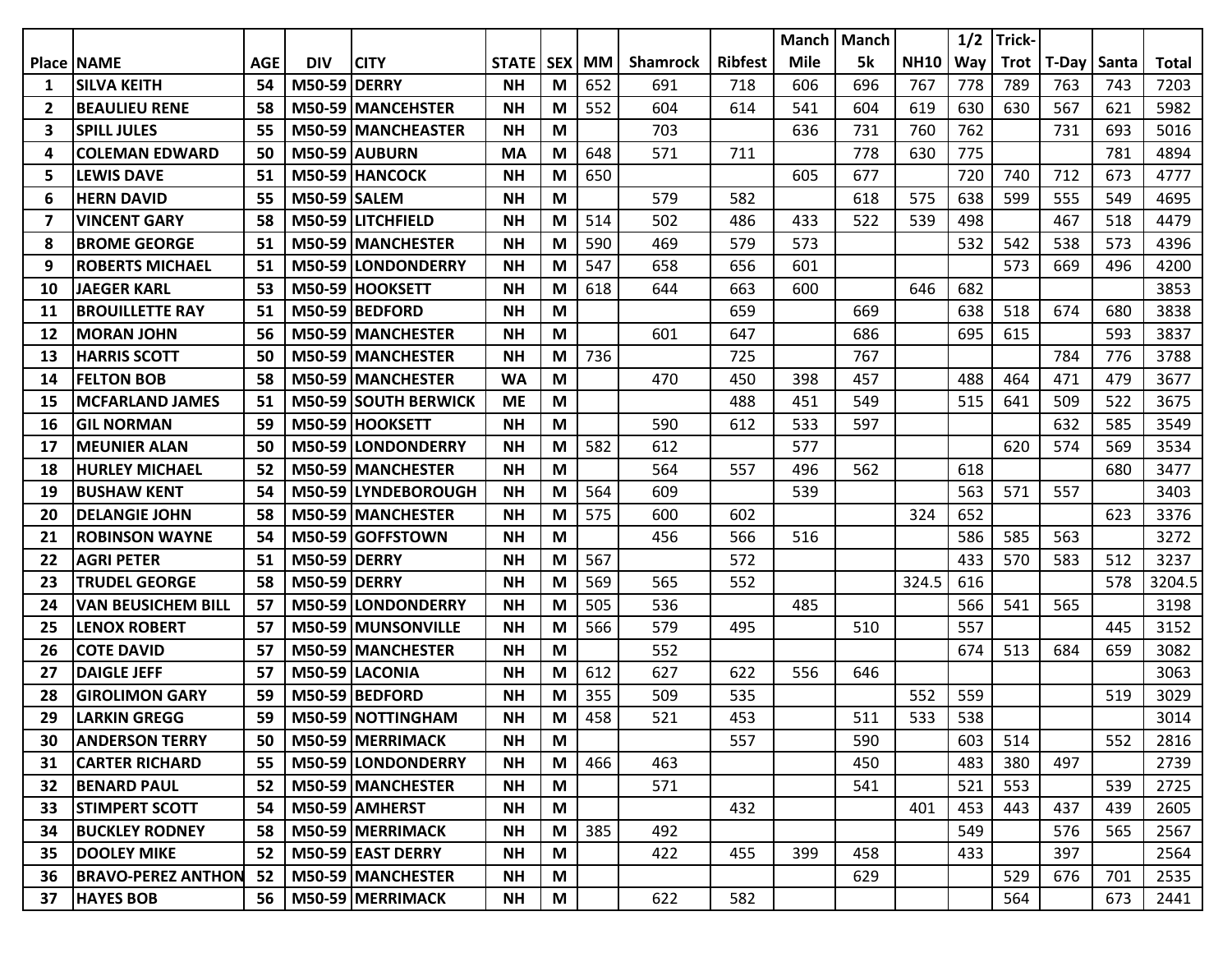| 38 | <b>ILINCOLN JAMES</b>     | 52 |                     | M50-59 LOWELL            | <b>MA</b> | M |     |     | 544 | 569 |     |     | 592 |     |     | 616 | 2321 |
|----|---------------------------|----|---------------------|--------------------------|-----------|---|-----|-----|-----|-----|-----|-----|-----|-----|-----|-----|------|
| 39 | <b>EASTER CHARLES</b>     | 50 |                     | M50-59 MERRIMACK         | <b>NH</b> | M |     |     | 732 |     |     | 747 | 756 |     |     |     | 2235 |
| 40 | <b>ROBINSON KEITH</b>     | 56 |                     | M50-59 HILLSBORO         | <b>NH</b> | M | 556 | 551 |     |     |     |     |     | 583 |     | 544 | 2234 |
| 41 | LAPSLEY MICHAEL           | 51 |                     | <b>M50-59 NASHUA</b>     | <b>NH</b> | M |     |     | 693 | 673 |     | 680 |     |     |     |     | 2046 |
| 42 | <b>PICKERING TODD</b>     | 51 |                     | M50-59 BELMONT           | <b>NH</b> | M |     |     |     |     |     |     |     | 676 | 658 | 655 | 1989 |
| 43 | <b>SHAUGHNESSY TJ</b>     | 59 |                     | M50-59 MANCHESTER        | <b>NH</b> | M |     |     | 437 |     | 475 |     |     | 529 |     | 501 | 1942 |
| 44 | <b>WOLF MICHAEL</b>       | 51 |                     | <b>M50-59 NASHUA</b>     | <b>NH</b> | M |     | 527 | 456 |     |     | 413 |     |     | 478 |     | 1874 |
| 45 | <b>GILL NORM</b>          | 59 |                     | M50-59 HOOKSETT          | ΝH        | M |     |     |     |     |     | 590 | 608 | 594 |     |     | 1792 |
| 46 | <b>RYAN JOHN</b>          | 50 |                     | M50-59 HOOKSETT          | <b>NH</b> | M |     |     |     |     |     |     | 537 | 566 |     | 658 | 1761 |
| 47 | <b>RAFFIO TOM</b>         | 56 | <b>M50-59 BOW</b>   |                          | <b>NH</b> | M |     |     |     |     |     |     | 536 | 585 |     | 612 | 1733 |
| 48 | <b>MARKS MICHAEL</b>      | 50 |                     | M50-59 LONDONDERRY       | <b>NH</b> | M | 565 | 592 | 544 |     |     |     |     |     |     |     | 1701 |
| 49 | CAROTHERS CREEDON         | 54 |                     | M50-59 GOFFSTOWN         | <b>NH</b> | M | 316 | 323 | 342 |     | 328 |     | 379 |     |     |     | 1688 |
| 50 | <b>FLETCHER DAVID</b>     | 52 |                     | M50-59 SANDOWN           | <b>NH</b> | M |     |     |     |     | 644 |     | 502 |     |     | 486 | 1632 |
| 51 | <b>GRAHAM JIM</b>         | 53 |                     | M50-59 CONCORD           | <b>NH</b> | M |     |     |     |     | 741 |     |     |     | 825 |     | 1566 |
| 52 | <b>SQUIRES BRIAN</b>      | 55 |                     | M50-59 AUBURN            | <b>NH</b> | M |     |     |     |     |     |     |     |     | 767 | 771 | 1538 |
| 53 | <b>IROBINSON SCOTT</b>    | 51 |                     | M50-59 MERRIMACK         | <b>NH</b> | M |     | 466 |     |     |     |     | 530 |     |     | 525 | 1521 |
| 54 | <b>BARRETT ALAN</b>       | 50 | <b>M50-59 ALTON</b> |                          | <b>NH</b> | M | 776 |     |     | 733 |     |     |     |     |     |     | 1509 |
| 55 | <b> MCGANDY MICHAEL</b>   | 52 |                     | M50-59 MANCHESTER        | <b>NH</b> | M |     |     |     |     |     |     | 765 |     | 733 |     | 1498 |
| 56 | <b>BANNISTER MICHAEL</b>  | 51 |                     | M50-59 MANCHESTER        | <b>NH</b> | M |     |     |     |     |     |     |     |     | 720 | 738 | 1458 |
| 57 | <b>GARBEE GREGG</b>       | 53 | <b>M50-59 WEARE</b> |                          | <b>NH</b> | M |     |     |     |     |     |     | 466 | 503 | 483 |     | 1452 |
| 58 | <b>CHABOT GUY</b>         | 51 |                     | M50-59 MANCHESTER        | <b>NH</b> | M |     | 706 |     |     |     |     |     |     | 745 |     | 1451 |
| 59 | <b>IPOULIN KEN</b>        | 52 |                     | <b>M50-59 NORTHFIELD</b> | <b>NH</b> | M |     |     |     | 671 | 780 |     |     |     |     |     | 1451 |
| 60 | <b>POCIASK DONALD</b>     | 59 |                     | M50-59 HENNIKER          | <b>NH</b> | M |     |     |     |     |     |     |     |     | 714 | 716 | 1430 |
| 61 | <b>SEYMOUR BRIAN</b>      | 54 |                     | M50-59 MERRIMACK         | <b>NH</b> | M |     |     | 437 |     |     |     |     |     | 494 | 497 | 1428 |
| 62 | <b>FLEMING PAUL</b>       | 54 |                     | M50-59 HOOKSETT          | <b>NH</b> | M |     |     | 456 | 454 |     |     | 513 |     |     |     | 1423 |
| 63 | <b>VAILLANCOURT ANDY</b>  | 52 |                     | M50-59 MANCHESTER        | <b>NH</b> | M |     |     | 464 |     | 495 |     |     |     | 451 |     | 1410 |
| 64 | <b>DOYLE MARK</b>         | 52 |                     | M50-59 MERRIMACK         | <b>NH</b> | M |     | 704 | 699 |     |     |     |     |     |     |     | 1403 |
| 65 | <b>SMITH TOM</b>          | 50 |                     | M50-59 MANCHESTER        | <b>NH</b> | M |     |     |     |     |     |     | 696 |     | 695 |     | 1391 |
| 66 | <b>PANNY JOHN</b>         | 57 |                     | M50-59 NASHUA            | <b>NH</b> | M |     | 456 |     |     |     |     | 466 |     |     | 461 | 1383 |
| 67 | <b>ROY MAUREEN</b>        | 53 |                     | M50-59 MANCHESTER        | <b>NH</b> | M |     | 389 | 316 |     |     |     | 294 | 370 |     |     | 1369 |
| 68 | <b>IMILLER-GRANT NEAL</b> | 53 |                     | <b>M50-59 MASON</b>      | <b>NH</b> | M | 665 | 674 |     |     |     |     |     |     |     |     | 1339 |
| 69 | <b>TEBBENHOFF PETER</b>   | 52 |                     | M50-59 BEDFORD           | <b>NH</b> | M |     | 664 |     |     |     |     |     |     | 671 |     | 1335 |
| 70 | <b>SYLVIA VINCENT</b>     | 50 |                     | M50-59 WAKEFIELD         | <b>MA</b> | M | 559 | 769 |     |     |     |     |     |     |     |     | 1328 |
| 71 | <b>MCBRIDE EVERETT</b>    | 58 | <b>M50-59 SALEM</b> |                          | <b>NH</b> | M |     |     |     | 608 | 718 |     |     |     |     |     | 1326 |
| 72 | <b>MARINO ANTHONY</b>     | 56 |                     | M50-59 LONDONDERRY       | <b>NH</b> | M | 655 |     |     |     |     | 662 |     |     |     |     | 1317 |
| 73 | <b>DVORAK MIKE</b>        | 52 |                     | M50-59 LONDONDERRY       | <b>NH</b> | M | 422 | 418 |     |     |     |     |     | 449 |     |     | 1289 |
| 74 | <b>MIRABELLO JOHN</b>     | 51 |                     | M50-59 BELMONT           | <b>NH</b> | M | 662 |     | 624 |     |     |     |     |     |     |     | 1286 |
| 75 | <b>SHIPMAN DALE</b>       | 56 |                     | M50-59 AUBURN            | <b>NH</b> | M |     |     |     |     |     | 684 | 596 |     |     |     | 1280 |
| 76 | <b>MCCURDY SCOTT</b>      | 54 |                     | M50-59 MANCHESTER        | NΗ        | M |     | 633 |     |     |     |     |     |     |     | 613 | 1246 |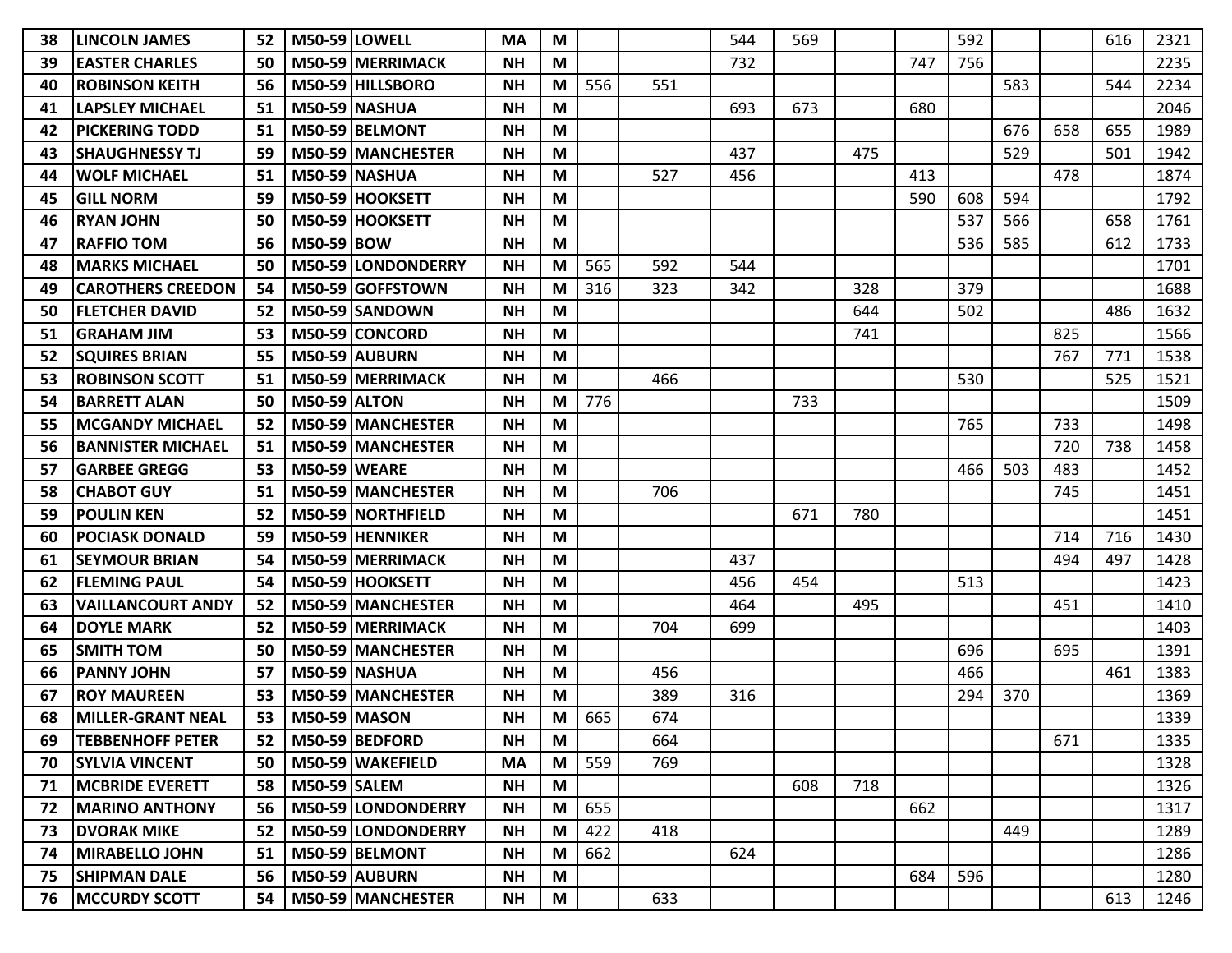| 77  | <b>MCCARTHY RICH</b>         | 55 |                     | M50-59 RAYMOND       | <b>NH</b> | M |     | 606 |     |     |     | 628 |     |     |     |     | 1234 |
|-----|------------------------------|----|---------------------|----------------------|-----------|---|-----|-----|-----|-----|-----|-----|-----|-----|-----|-----|------|
| 78  | <b>LAVENTURE KENT</b>        | 54 |                     | M50-59 MANCHESTER    | <b>NH</b> | М |     |     | 602 |     |     |     | 631 |     |     |     | 1233 |
| 79  | <b>O'REILLY MICHAEL</b>      | 52 | <b>M50-59 BOW</b>   |                      | <b>NH</b> | M | 597 |     |     |     |     |     |     |     |     | 631 | 1228 |
| 80  | <b>POLLOCK PAUL</b>          | 53 |                     | M50-59 BELFAST       | IR        | M |     |     |     | 579 | 645 |     |     |     |     |     | 1224 |
| 81  | <b>ROBERTS DOUGLAS</b>       | 51 |                     | M50-59 LONDONDERRY   | <b>NH</b> | M |     |     |     |     |     |     |     |     | 613 | 597 | 1210 |
| 82  | <b>WOLBER JACK</b>           | 55 |                     | M50-59 NASHUA        | <b>NH</b> | M |     |     | 585 |     |     |     |     |     |     | 618 | 1203 |
| 83  | <b>MARR DAN</b>              | 51 |                     | M50-59 BEDFORD       | <b>NH</b> | M |     | 521 |     |     |     |     |     |     |     | 623 | 1144 |
| 84  | <b>BENNETT BRYAN</b>         | 53 |                     | M50-59 MANCHESTER    | <b>NH</b> | M |     | 568 |     |     | 574 |     |     |     |     |     | 1142 |
| 85  | <b>PARCELL SR. PHILIP</b>    | 56 |                     | M50-59 NASHUA        | <b>NH</b> | M | 582 | 545 |     |     |     |     |     |     |     |     | 1127 |
| 86  | MONTRAY JR. PAUL             | 55 |                     | M50-59 CONCORD       | <b>NH</b> | M |     |     |     |     |     |     |     |     | 570 | 553 | 1123 |
| 87  | <b>BEAULIEU MARK</b>         | 50 |                     | M50-59 MERRIMACK     | <b>NH</b> | M |     |     | 582 |     |     | 531 |     |     |     |     | 1113 |
| 88  | <b>LOVEJOY PETER</b>         | 54 | <b>M50-59 DERRY</b> |                      | <b>NH</b> | M |     |     |     | 523 | 585 |     |     |     |     |     | 1108 |
| 89  | <b>HESLIN DAVID</b>          | 52 |                     | M50-59 HOOKSETT      | <b>NH</b> | M |     | 519 |     |     |     |     | 584 |     |     |     | 1103 |
| 90  | <b>LUSSIER STANLEY</b>       | 57 |                     | M50-59 BENNINGTON    | <b>NH</b> | M |     |     | 561 |     | 534 |     |     |     |     |     | 1095 |
| 91  | <b>PARE STEVE</b>            | 51 |                     | M50-59 MANCHESTER    | <b>NH</b> | M |     | 543 |     |     |     |     |     |     |     | 551 | 1094 |
| 92  | <b>BUCKLEY ROD</b>           | 59 |                     | M50-59 MERRIMACK     | <b>NH</b> | M |     |     |     |     | 514 |     |     | 579 |     |     | 1093 |
| 93  | <b>DAGER NICK</b>            | 56 |                     | M50-59 LITCHFIELD    | <b>NH</b> | М |     |     |     |     |     |     | 533 |     | 549 |     | 1082 |
| 94  | <b>CONNER JIM</b>            | 57 |                     | M50-59 LONDONDERRY   | <b>NH</b> | M | 524 | 545 |     |     |     |     |     |     |     |     | 1069 |
| 95  | <b>MURRAY MIKE</b>           | 52 |                     | M50-59 BEDFORD       | <b>NH</b> | M |     | 481 |     |     |     |     | 560 |     |     |     | 1041 |
| 96  | <b>ST PIERRE CRAIG</b>       | 51 |                     | M50-59 MANCHESTER    | <b>NH</b> | M |     |     | 388 |     |     |     |     |     |     | 633 | 1021 |
| 97  | <b>TURCOTTE RON</b>          | 59 |                     | M50-59 TOWNSEND      | <b>NH</b> | M |     |     | 500 |     | 514 |     |     |     |     |     | 1014 |
| 98  | <b>GOLD SAM</b>              | 56 |                     | M50-59 MANCHESTER    | <b>NH</b> | М |     | 493 |     |     |     |     |     |     |     | 478 | 971  |
| 99  | <b>BLADES JOHN</b>           | 50 |                     | M50-59 MERRIMACK     | <b>NH</b> | M |     | 340 |     |     |     |     | 626 |     |     |     | 966  |
| 100 | <b>FISHER RICHARD</b>        | 55 |                     | M50-59 MANCHESTER    | <b>NH</b> | M |     |     |     | 450 | 499 |     |     |     |     |     | 949  |
| 101 | <b>CARDENAS ANGEL</b>        | 51 |                     | <b>M50-59 NASHUA</b> | <b>NH</b> | M |     |     |     |     | 451 |     |     |     |     | 495 | 946  |
| 102 | <b>MADRID GEORGE</b>         | 50 |                     | M50-59 MANCHESTER    | <b>NH</b> | M |     |     |     |     |     |     | 470 |     |     | 466 | 936  |
| 103 | <b>VAILLANCOURT GUY</b>      | 51 |                     | M50-59   MANCHESTER  | <b>NH</b> | М |     |     | 463 |     | 468 |     |     |     |     |     | 931  |
| 104 | <b>PORTER JEFFREY</b>        | 52 |                     | M50-59 AUBURN        | <b>NH</b> | М | 432 |     | 490 |     |     |     |     |     |     |     | 922  |
| 105 | <b>ROBERTS ROY</b>           | 54 |                     | M50-59 BELMONT       | <b>NH</b> | M |     |     | 468 |     |     |     |     |     | 450 |     | 918  |
| 106 | <b>KING PHILLIP</b>          | 57 |                     | M50-59 BRISTOL       | <b>NH</b> | M |     |     |     |     |     |     |     |     | 457 | 453 | 910  |
| 107 | <b>BOTANA STEVEN</b>         | 50 |                     | M50-59 MANCHESTER    | <b>NH</b> | М |     | 409 |     |     |     |     | 490 |     |     |     | 899  |
| 108 | <b>DEMERS JEAN</b>           | 51 |                     | M50-59 LITCHFIELD    | <b>NH</b> | M |     |     |     |     |     |     | 442 | 449 |     |     | 891  |
|     | 109 PAINE JOHN               | 52 |                     | M50-59 MANCHESTER    | <b>NH</b> | M |     |     |     |     | 426 |     |     |     | 457 |     | 883  |
| 110 | <b>ISABELLE STEPHEN</b>      | 55 |                     | M50-59 CANDIA        | <b>NH</b> | M | 448 |     |     |     |     |     |     |     | 433 |     | 881  |
| 111 | <b>CURRAN SEAN</b>           | 51 |                     | M50-59 MANCHESTER    | <b>NH</b> | M |     | 447 |     |     |     |     | 414 |     |     |     | 861  |
| 112 | <b>TIGHE MARTIN</b>          | 54 |                     | M50-59 PROVIDENCE    | <b>RI</b> | M | 842 |     |     |     |     |     |     |     |     |     | 842  |
|     | 113   SULLIVAN JIM           | 52 |                     | M50-59 MILFORD       | <b>NH</b> | M |     |     | 837 |     |     |     |     |     |     |     | 837  |
|     | 114 BIGELOW BRIAN            | 54 |                     | M50-59 MANCHESTER    | <b>NH</b> | M |     |     |     |     |     |     |     |     | 816 |     | 816  |
|     | <b>115   STOKOWSKI CRAIG</b> | 55 |                     | M50-59 BLANDFORD     | MA        | M |     |     |     |     |     | 814 |     |     |     |     | 814  |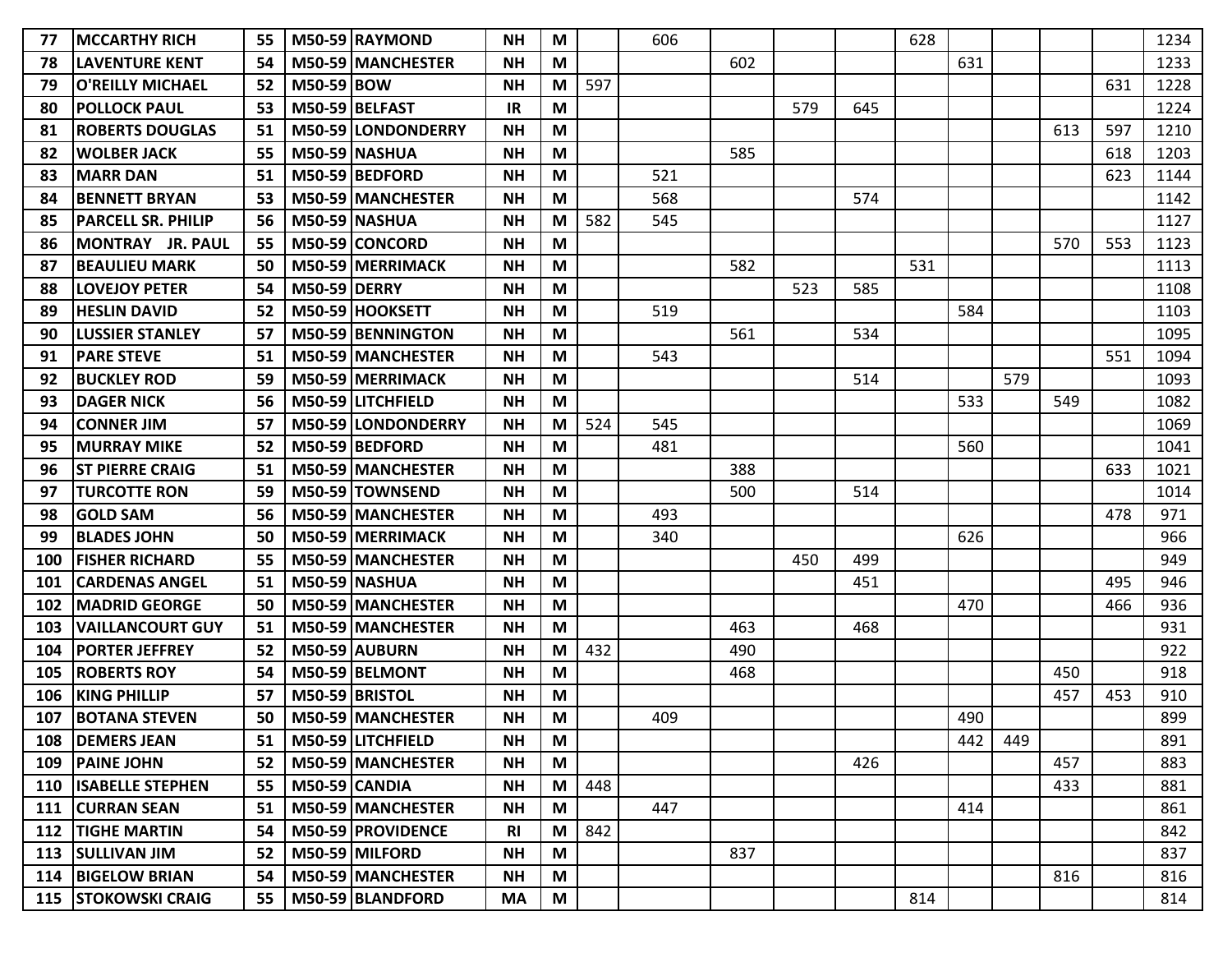| 116 | <b>IDUCHARME DENNIS</b>  | 53 |                      | M50-59 CANDIA        | <b>NH</b> | M |     |     |     |     |     | 809 |     |     |     | 809 |
|-----|--------------------------|----|----------------------|----------------------|-----------|---|-----|-----|-----|-----|-----|-----|-----|-----|-----|-----|
| 117 | <b>DAVALA DAVID</b>      | 55 |                      | M50-59 MANCHESTER    | <b>NH</b> | M |     |     |     |     |     |     |     | 803 |     | 803 |
| 118 | <b>ODONOHUE TIM</b>      | 50 |                      | M50-59 PARKLAND      | <b>FL</b> | M |     |     |     |     |     |     |     | 801 |     | 801 |
| 119 | <b>ROBINSON JIM</b>      | 55 | <b>M50-59 DERRY</b>  |                      | <b>NH</b> | M |     |     |     |     | 794 |     |     |     |     | 794 |
| 120 | <b>PINARD ROBERT</b>     | 56 |                      | M50-59 MANCHESTER    | <b>NH</b> | M |     |     |     |     |     |     |     | 440 | 353 | 793 |
| 121 | <b>COOPER DAVID</b>      | 50 |                      | M50-59 MANCHESTER    | <b>NH</b> | M |     |     |     |     |     | 465 | 323 |     |     | 788 |
| 122 | <b>DEMARS DENNIS</b>     | 50 |                      | M50-59 MANCHESTER    | <b>NH</b> | M |     | 371 | 393 |     |     |     |     |     |     | 764 |
| 123 | <b>SKLADONY MARK</b>     | 50 |                      | M50-59 MANCHESTER    | <b>NH</b> | M |     | 457 |     |     |     | 306 |     |     |     | 763 |
| 124 | <b>BARBEE MARK</b>       | 51 |                      | M50-59 BOSTONN       | МA        | M | 762 |     |     |     |     |     |     |     |     | 762 |
| 125 | <b>LEAHY PAUL</b>        | 54 |                      | M50-59 LONDONDERRY   | <b>NH</b> | М | 755 |     |     |     |     |     |     |     |     | 755 |
| 126 | <b>LEBLANC DANE</b>      | 55 |                      | M50-59 LITTLETON     | <b>MA</b> | M |     |     |     |     |     | 752 |     |     |     | 752 |
| 127 | <b>SULLIVAN DAVID</b>    | 50 |                      | M50-59 ALEXANDRIA    | <b>VA</b> | M |     |     |     | 752 |     |     |     |     |     | 752 |
| 128 | <b>SCHAEPE CRAIG</b>     | 50 |                      | M50-59 GOFFSTOWN     | <b>NH</b> | M |     |     |     |     |     |     |     |     | 751 | 751 |
| 129 | <b>SENNEVILLE DANIEL</b> | 52 |                      | M50-59 MANCHESTER    | <b>NH</b> | M |     |     |     |     |     |     |     | 750 |     | 750 |
| 130 | <b>CAMPBELL BRUCE</b>    | 50 |                      | M50-59 LONDONDERRY   | <b>NH</b> | M |     | 396 | 346 |     |     |     |     |     |     | 742 |
| 131 | <b>HAMILTON RICHARD</b>  | 55 |                      | M50-59 RALEIGH       | <b>NC</b> | M |     |     |     |     |     |     |     | 738 |     | 738 |
| 132 | <b>GILLIS MIKE</b>       | 56 |                      | M50-59 MIDDLESEX     | <b>VT</b> | M | 732 |     |     |     |     |     |     |     |     | 732 |
| 133 | <b>CULLING PAUL</b>      | 56 | <b>M50-59 EXETER</b> |                      | <b>NH</b> | M |     |     |     |     |     |     |     |     | 732 | 732 |
| 134 | <b>JOBIN RON</b>         | 53 |                      | M50-59 MANCHESTER    | <b>NH</b> | M | 428 | 289 |     |     |     |     |     |     |     | 717 |
| 135 | <b>DAUBERT STEVEN</b>    | 55 |                      | M50-59 BEDFORD       | <b>NH</b> | M |     |     |     |     |     |     |     | 715 |     | 715 |
| 136 | <b>LAINE LARRY</b>       | 57 |                      | M50-59 AMHERST       | <b>NH</b> | M |     |     |     |     |     |     |     | 715 |     | 715 |
| 137 | <b>DOWD MICHAEL</b>      | 51 |                      | M50-59 HOOKSETT      | <b>NH</b> | M |     |     |     |     |     |     |     |     | 714 | 714 |
| 138 | <b>WHALING GEORGE</b>    | 52 |                      | M50-59 PITTSFIELD    | <b>MA</b> | M |     |     |     |     |     |     |     | 712 |     | 712 |
| 139 | <b>CREED COLUM</b>       | 54 |                      | M50-59 LONDONDERRY   | <b>NH</b> | M | 711 |     |     |     |     |     |     |     |     | 711 |
| 140 | <b>SANTER JEFFREY</b>    | 52 | <b>M50-59 HOLLIS</b> |                      | <b>NH</b> | M |     |     |     |     | 709 |     |     |     |     | 709 |
| 141 | <b>ROGERS SEAN</b>       | 51 |                      | M50-59 CAMBRIDGE     | <b>MA</b> | M |     |     |     |     |     | 708 |     |     |     | 708 |
| 142 | <b>MURPHY DAVID</b>      | 51 |                      | M50-59 MANCHESTER    | <b>NH</b> | M |     |     |     |     |     |     |     |     | 707 | 707 |
| 143 | <b>HOGAN TIM</b>         | 54 |                      | M50-59 GOFFSTOWN     | <b>NH</b> | M |     |     | 706 |     |     |     |     |     |     | 706 |
| 144 | <b>WEINSTEIN CHUCK</b>   | 52 |                      | M50-59 SUNAPEE       | <b>NH</b> | M |     |     |     |     |     | 701 |     |     |     | 701 |
| 145 | <b>ZITO SHAWN</b>        | 53 | <b>M50-59 WEARE</b>  |                      | <b>NH</b> | M |     |     | 700 |     |     |     |     |     |     | 700 |
| 146 | <b>LARAMEE JOHN</b>      | 53 | <b>M50-59 WEARE</b>  |                      | <b>NH</b> | М |     |     | 697 |     |     |     |     |     |     | 697 |
| 147 | <b>WRIGHT RANDALL</b>    | 51 |                      | <b>M50-59 TEMPLE</b> | <b>NH</b> | M |     |     |     |     |     | 697 |     |     |     | 697 |
| 148 | <b>SARRO MIKE</b>        | 52 |                      | M50-59 MANCHESTER    | <b>NH</b> | M |     |     |     |     |     | 696 |     |     |     | 696 |
| 149 | <b>REGNIER KEVIN</b>     | 53 |                      | M50-59 LITTLETON     | <b>NH</b> | M |     | 291 |     |     |     |     |     |     | 403 | 694 |
| 150 | <b>MCQUAID JOHN</b>      | 54 |                      | $M50-59$ NASHUA      | <b>NH</b> | M |     |     |     |     |     | 692 |     |     |     | 692 |
| 151 | <b>LECUYER MICHAEL</b>   | 55 |                      | M50-59 BEDFORD       | <b>NH</b> | M |     | 689 |     |     |     |     |     |     |     | 689 |
| 152 | <b>CALABRESE PETER</b>   | 54 |                      | $M50-59$ CHESTER     | <b>NH</b> | M |     |     |     |     | 688 |     |     |     |     | 688 |
| 153 | <b>LEHMAN JOHN</b>       | 52 |                      | M50-59 BEDFORD       | <b>NH</b> | M |     |     |     |     |     | 681 |     |     |     | 681 |
|     | <b>154 OCONNELL ERIC</b> | 55 |                      | M50-59 CANDIA        | <b>NH</b> | M |     |     |     |     |     |     |     | 681 |     | 681 |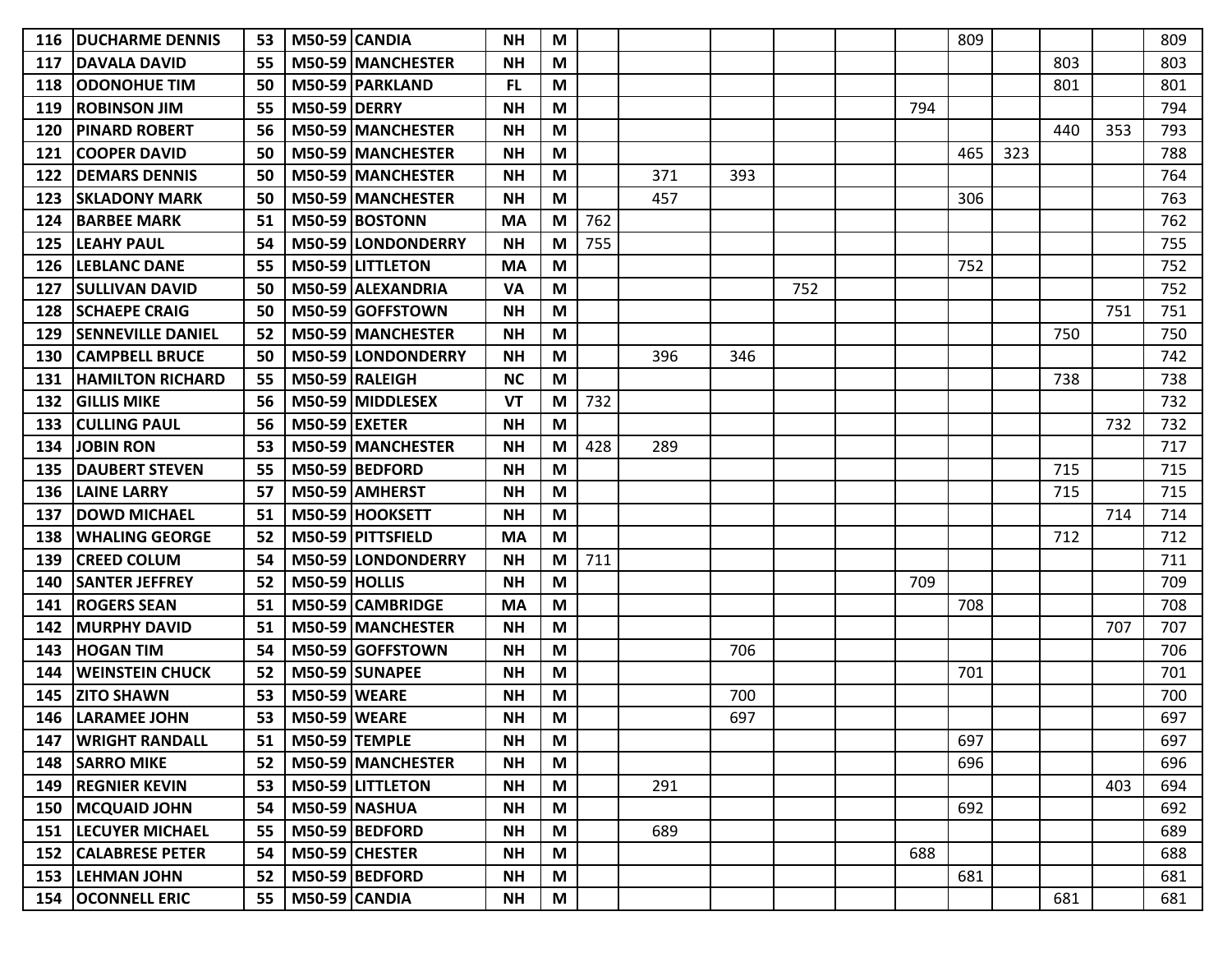| 155 | <b>MAWHINNEY GUY</b>        | 52 |                     | M50-59 HAVERHILL             | <b>MA</b> | M |     |     |     |     |     | 679 |     |     |     | 679 |
|-----|-----------------------------|----|---------------------|------------------------------|-----------|---|-----|-----|-----|-----|-----|-----|-----|-----|-----|-----|
| 156 | <b>TURGISS GARY</b>         | 51 |                     | M50-59 NASHUA                | <b>NH</b> | M |     | 676 |     |     |     |     |     |     |     | 676 |
| 157 | <b>ECKE JIM</b>             | 59 |                     | M50-59 MERRIMACK             | <b>NH</b> | M |     |     | 673 |     |     |     |     |     |     | 673 |
| 158 | <b>GIBERTI DAVE</b>         | 52 | <b>M50-59 DERRY</b> |                              | <b>NH</b> | M |     |     |     |     | 673 |     |     |     |     | 673 |
| 159 | <b>SAUNDERS JOHN</b>        | 56 |                     | M50-59 MERRIMACK             | <b>NH</b> | M |     |     | 672 |     |     |     |     |     |     | 672 |
| 160 | <b>FERRARA ROBERT</b>       | 51 |                     | M50-59 LONDONDERRY           | <b>NH</b> | M | 671 |     |     |     |     |     |     |     |     | 671 |
| 161 | <b>ARCIDY MICHAEL</b>       | 57 |                     | M50-59 BEDFORD               | <b>NH</b> | M |     |     |     |     |     |     |     | 670 |     | 670 |
| 162 | <b>LEBEL ROGER</b>          | 51 | <b>M50-59 WEARE</b> |                              | <b>NH</b> | M |     | 670 |     |     |     |     |     |     |     | 670 |
| 163 | <b>MICHAUD GUY</b>          | 51 |                     | M50-59 MANCHESTER            | <b>NH</b> | M |     |     |     |     |     |     |     | 669 |     | 669 |
| 164 | <b>PRINDLE JEFF</b>         | 51 |                     | M50-59 LITCHFIELD            | <b>NH</b> | M |     |     |     |     |     |     |     | 669 |     | 669 |
| 165 | <b>PEAK CHARLES</b>         | 58 |                     | M50-59 NEW BOSTON            | <b>NH</b> | M |     | 667 |     |     |     |     |     |     |     | 667 |
| 166 | <b>WESTERDAHL STEVE</b>     | 55 | <b>M50-59 KEENE</b> |                              | <b>NH</b> | M |     | 667 |     |     |     |     |     |     |     | 667 |
| 167 | <b>CROWLEY JOHN</b>         | 58 |                     | M50-59 MILFORD               | <b>NH</b> | M |     |     | 665 |     |     |     |     |     |     | 665 |
| 168 | <b>BURKINSHAW EDWARD</b>    | 50 |                     | M50-59 CLINTON               | <b>MA</b> | M | 664 |     |     |     |     |     |     |     |     | 664 |
| 169 | <b>MCCURDY SR. SCOTT</b>    | 54 |                     | M50-59 MANCHESTER            | <b>NH</b> | M |     |     |     |     |     | 664 |     |     |     | 664 |
| 170 | <b>SHERR PAUL</b>           | 55 |                     | M50-59 BEDFORD               | <b>NH</b> | M |     |     |     |     |     |     |     | 663 |     | 663 |
| 171 | <b>SKINNER MIKE</b>         | 55 |                     | <b>M50-59 SOUTH BURLINGT</b> | VT        | M | 661 |     |     |     |     |     |     |     |     | 661 |
| 172 | <b>WEINSTEIN CHUCK-KRII</b> | 53 |                     | M50-59 SUNAPEE               | <b>NH</b> | M |     |     |     |     |     |     |     |     | 660 | 660 |
| 173 | <b>RAU EBERHARD</b>         | 51 |                     | M50-59 LITCHFIELD            | <b>NH</b> | M |     |     |     |     | 658 |     |     |     |     | 658 |
| 174 | <b>LAROCQUE DENNIS</b>      | 56 |                     | M50-59 LAWRENCE              | <b>MA</b> | M |     |     |     |     |     | 657 |     |     |     | 657 |
| 175 | <b>TOCMAN HOWARD</b>        | 50 |                     | M50-59 LONDONDERRY           | <b>NH</b> | M |     |     |     |     |     |     | 656 |     |     | 656 |
| 176 | <b>FLETCHER RAYMOND</b>     | 51 |                     | M50-59 AUBURN                | <b>NH</b> | M |     |     |     |     |     |     |     |     | 654 | 654 |
| 177 | <b>GAMACHE MICHAEL</b>      | 51 |                     | M50-59 GOFFSTOWN             | <b>NH</b> | M |     |     |     |     |     |     |     |     | 654 | 654 |
| 178 | <b>MCNAMARA BOB</b>         | 51 |                     | M50-59 SHREWSBURY            | МA        | M |     |     |     |     |     |     |     | 653 |     | 653 |
| 179 | <b>UFNAL MICHAEL</b>        | 56 |                     | M50-59 MILFORD               | <b>NH</b> | M |     |     |     |     |     |     |     |     | 653 | 653 |
| 180 | <b>PALMER II DONALD</b>     | 50 |                     | <b>M50-59 NORTH HAMPTON</b>  | <b>NH</b> | M |     |     | 650 |     |     |     |     |     |     | 650 |
| 181 | <b>KUSIOR PATRICK</b>       | 50 |                     | M50-59 LONDONDERRY           | <b>NH</b> | M |     |     |     |     |     |     |     | 649 |     | 649 |
| 182 | <b>HOUSEMAN RON</b>         | 53 |                     | M50-59 GOFFSTOWN             | <b>NH</b> | M |     |     |     |     |     |     |     |     | 649 | 649 |
| 183 | <b>WARD HARRY</b>           | 58 |                     | <b>M50-59 NASHUA</b>         | <b>NH</b> | M |     |     | 648 |     |     |     |     |     |     | 648 |
| 184 | <b>PALMER DONALD</b>        | 50 |                     | M50-59 NORTH HAMPTON         | <b>NH</b> | M |     |     |     | 646 |     |     |     |     |     | 646 |
| 185 | <b>NACHILLY JOHN</b>        | 54 |                     | M50-59 DURHAM                | <b>NH</b> | М |     |     |     |     |     |     |     |     | 646 | 646 |
|     | 186   RYAN CLIFFORD         | 53 |                     | M50-59 CAPE ELIZABETH        | <b>ME</b> | M |     |     |     |     |     | 645 |     |     |     | 645 |
| 187 | <b>MURPHY MARTIN</b>        | 56 |                     | M50-59 LONDONDERRY           | <b>NH</b> | M |     |     | 644 |     |     |     |     |     |     | 644 |
| 188 | <b>DUNIGAN JAY</b>          | 50 |                     | M50-59 LONDONDERRY           | ΝH        | M | 642 |     |     |     |     |     |     |     |     | 642 |
|     | 189   THOMPSON GUY          | 57 |                     | M50-59 ORLANDO               | FL.       | M |     |     |     |     | 642 |     |     |     |     | 642 |
|     | <b>190 ROBIE MICHAEL</b>    | 51 |                     | M50-59 LONDONDERRY           | <b>NH</b> | M |     | 636 |     |     |     |     |     |     |     | 636 |
|     | 191   PARSONS JEFF          | 50 |                     | M50-59 BEDFORD               | <b>NH</b> | M |     |     |     |     |     |     |     | 633 |     | 633 |
| 192 | <b>TIMBAS GREG</b>          | 51 |                     | M50-59 MANCHESTER            | <b>NH</b> | M |     |     |     |     | 632 |     |     |     |     | 632 |
|     | <b>193   PHANEUF BUDDY</b>  | 52 |                     | M50-59 MANCHESTER            | <b>NH</b> | M |     |     |     |     |     | 630 |     |     |     | 630 |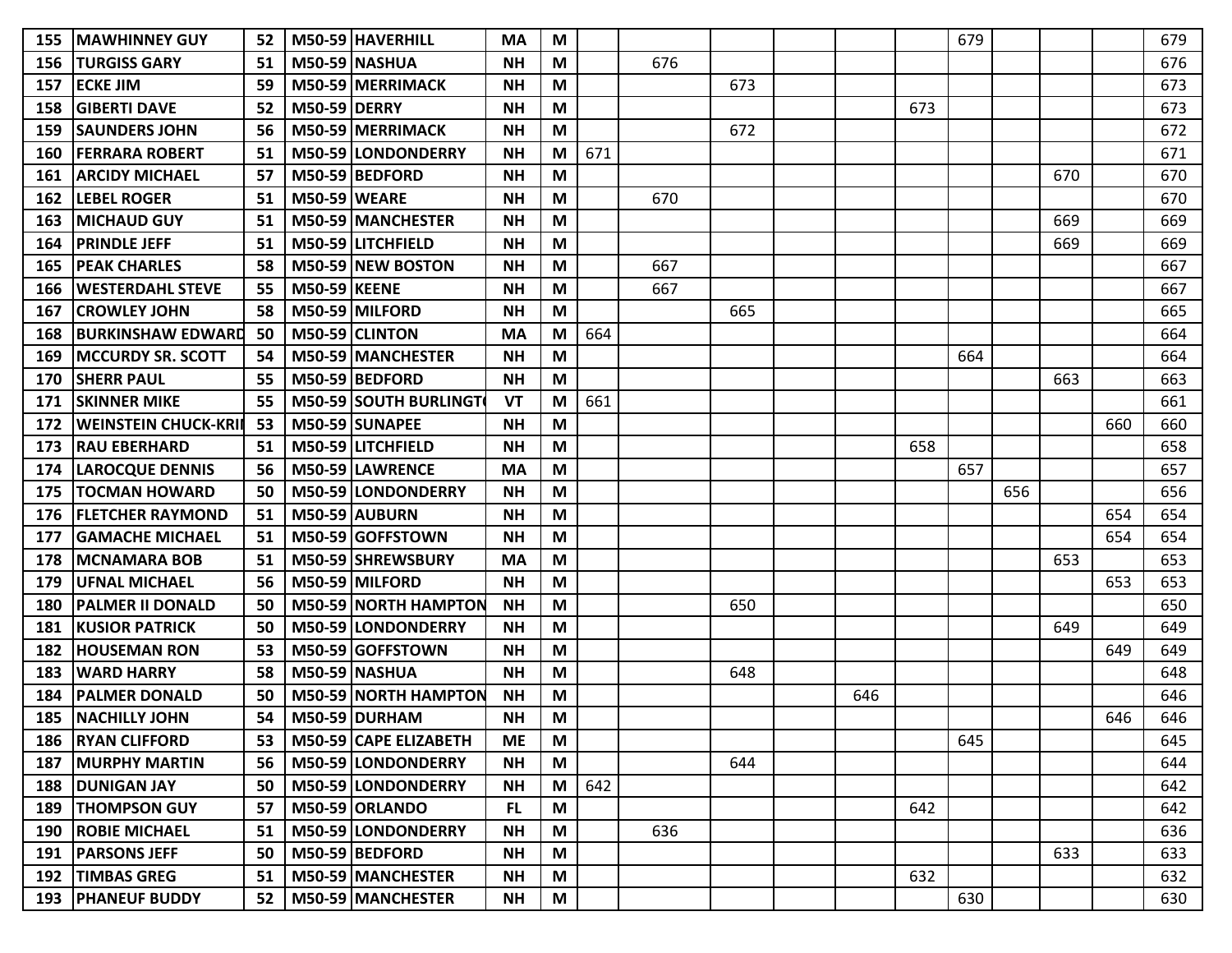| 194 | <b>MAY RUSSELL</b>        | 54 |                     | M50-59 LONDONDERRY  | <b>NH</b> | M | 628 |     |     |  |     |     |     |     | 628 |
|-----|---------------------------|----|---------------------|---------------------|-----------|---|-----|-----|-----|--|-----|-----|-----|-----|-----|
| 195 | <b>CAFARO PETE</b>        | 51 |                     | M50-59 LONDONDERRY  | <b>NH</b> | M | 627 |     |     |  |     |     |     |     | 627 |
| 196 | <b>SKINNER STEVEN</b>     | 51 |                     | M50-59 TEWKSBURY    | <b>MA</b> | M | 623 |     |     |  |     |     |     |     | 623 |
| 197 | <b>LAWRENCE ED</b>        | 56 |                     | M50-59 CHARLESTOWN  | <b>NH</b> | M |     |     |     |  |     |     | 621 |     | 621 |
| 198 | <b>SCHLOEMER TIMOTHY</b>  | 51 |                     | M50-59 GREENFIELD   | <b>NH</b> | M |     |     | 619 |  |     |     |     |     | 619 |
| 199 | <b>OREILLY MICHAEL</b>    | 53 | M50-59 BOW          |                     | <b>NH</b> | M |     |     |     |  |     |     |     | 619 | 619 |
| 200 | <b>KIROUAC BOB</b>        | 59 |                     | M50-59 DEERFIELD    | <b>NH</b> | M |     |     |     |  | 618 |     |     |     | 618 |
| 201 | <b>BLACKANDGOLD SCOTT</b> | 51 |                     | M50-59 ANDOVER      | <b>MA</b> | M |     |     | 617 |  |     |     |     |     | 617 |
| 202 | <b>EVANS JAY</b>          | 50 |                     | M50-59 LONDONDERRY  | <b>NH</b> | M |     |     | 615 |  |     |     |     |     | 615 |
| 203 | <b>PALLESCHI PAUL</b>     | 59 |                     | M50-59 LITCHFIELD   | <b>NH</b> | M |     |     |     |  | 615 |     |     |     | 615 |
| 204 | <b>CONLON MARTIN</b>      | 51 |                     | M50-59 KINGSTON     | <b>NH</b> | M |     |     |     |  | 613 |     |     |     | 613 |
| 205 | <b>POTHIER MIKE</b>       | 53 |                     | M50-59 BEDFORD      | <b>NH</b> | M |     |     |     |  |     |     |     | 613 | 613 |
| 206 | <b>SKIER KEN</b>          | 59 |                     | M50-59 LEXINGTON    | <b>MA</b> | M | 612 |     |     |  |     |     |     |     | 612 |
| 207 | <b>WIRTA MARK</b>         | 50 |                     | M50-59 SUNAPEE      | <b>NH</b> | M |     |     |     |  | 610 |     |     |     | 610 |
| 208 | <b>MATTE MICHAEL</b>      | 53 |                     | M50-59 DRACUT       | <b>MA</b> | M |     |     | 608 |  |     |     |     |     | 608 |
| 209 | <b>LOONEY MARK</b>        | 50 |                     | M50-59 BEDFORD      | <b>NH</b> | M |     |     |     |  |     |     | 607 |     | 607 |
| 210 | <b>WIRTA HERMIE</b>       | 50 |                     | M50-59 SUNAPEE      | <b>NH</b> | M |     |     |     |  |     |     |     | 606 | 606 |
| 211 | <b>CONRAD WILLIAM</b>     | 53 |                     | M50-59 BEDFORD      | <b>NH</b> | M |     |     |     |  |     |     | 605 |     | 605 |
| 212 | <b>JANSON RICHARD</b>     | 55 |                     | M50-59 MERRIMACK    | <b>NH</b> | M |     |     |     |  | 605 |     |     |     | 605 |
| 213 | <b>TOWERS RUSS</b>        | 53 |                     | M50-59 BEDFORD      | <b>NH</b> | M |     |     | 605 |  |     |     |     |     | 605 |
| 214 | <b>HARRINGTON MIKE</b>    | 51 |                     | M50-59 MANCHESTER   | <b>NH</b> | M |     | 604 |     |  |     |     |     |     | 604 |
| 215 | <b>HOWE TIM</b>           | 54 |                     | M50-59 HOOKSETT     | <b>NH</b> | M |     |     |     |  |     |     | 603 |     | 603 |
| 216 | <b>LEE RICK</b>           | 54 |                     | M50-59 RAYMOND      | <b>NH</b> | M |     |     |     |  |     |     |     | 603 | 603 |
| 217 | <b>OFFICER MARK</b>       | 55 |                     | M50-59 LONDONDERRY  | <b>NH</b> | M |     |     | 601 |  |     |     |     |     | 601 |
| 218 | <b>JANSON RICK</b>        | 55 |                     | M50-59 MERRIMACK    | <b>NH</b> | M |     |     |     |  |     |     |     | 601 | 601 |
| 219 | <b>AMLAW JIM</b>          | 52 |                     | M50-59 MANCHESTER   | <b>NH</b> | M |     |     |     |  |     | 598 |     |     | 598 |
| 220 | <b>TELLIER JAMES</b>      | 54 |                     | M50-59   MANCHESTER | <b>NH</b> | M |     | 595 |     |  |     |     |     |     | 595 |
| 221 | <b>CUTHBERT JAMES</b>     | 55 |                     | M50-59 CONCORD      | <b>NH</b> | M |     |     |     |  |     |     | 591 |     | 591 |
| 222 | <b>PASKOFF ROBERT</b>     | 55 |                     | M50-59 LYNBROOK     | <b>NY</b> | M |     |     |     |  |     |     | 590 |     | 590 |
| 223 | <b>SOTERION KEVIN</b>     | 50 |                     | M50-59 BEDFORD      | <b>NH</b> | M |     |     |     |  |     |     | 590 |     | 590 |
| 224 | <b>FILI MARK</b>          | 51 | <b>M50-59 SALEM</b> |                     | <b>NH</b> | M |     |     |     |  |     |     |     | 587 | 587 |
| 225 | <b>MCSORLEY FRANK</b>     | 51 |                     | M50-59 SOMERVILLE   | <b>MA</b> | M | 585 |     |     |  |     |     |     |     | 585 |
| 226 | <b>OLIGNY JEFF</b>        | 52 |                     | M50-59 PLAISTOW     | <b>NH</b> | M |     |     |     |  |     |     | 585 |     | 585 |
| 227 | <b>OUELLET TOM</b>        | 57 |                     | M50-59 DUNBARTON    | <b>NH</b> | M |     |     |     |  |     |     |     | 585 | 585 |
| 228 | <b>BOWEN BRIAN</b>        | 53 |                     | M50-59 AUBURN       | <b>NH</b> | M |     | 584 |     |  |     |     |     |     | 584 |
| 229 | <b>ROBERGE DAVID</b>      | 51 |                     | M50-59 HOPKINTON    | <b>NH</b> | M |     | 583 |     |  |     |     |     |     | 583 |
| 230 | <b>TARDY ALAN</b>         | 58 |                     | M50-59 HOLYOKE      | <b>MA</b> | M |     |     |     |  | 582 |     |     |     | 582 |
|     | 231   BOWLER PETER        | 57 |                     | M50-59 GILFORD      | <b>NH</b> | M |     | 579 |     |  |     |     |     |     | 579 |
|     | 232 COLLINS ADRIAN        | 53 |                     | M50-59 MERRIMACK    | <b>NH</b> | M |     |     | 579 |  |     |     |     |     | 579 |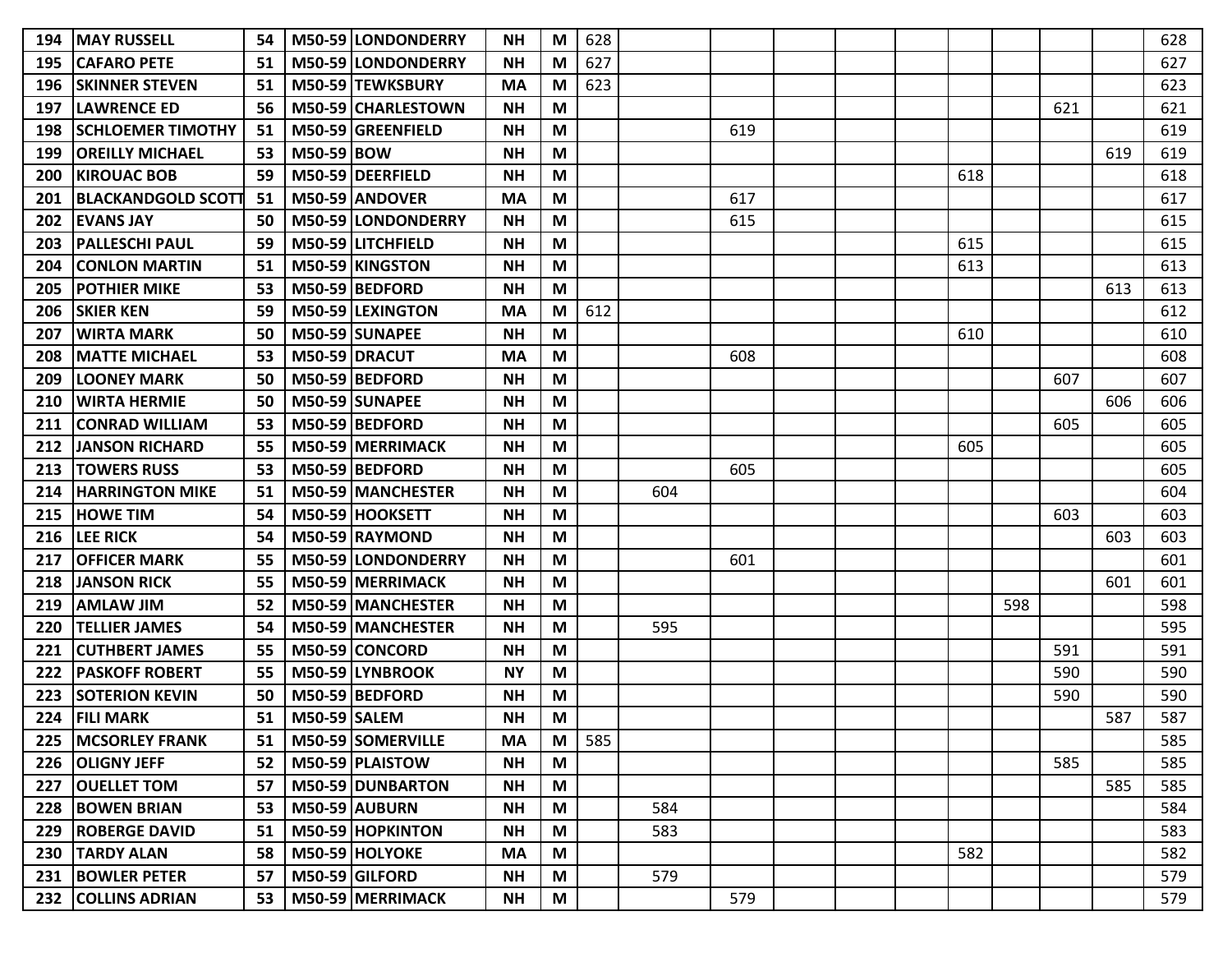| <b>REILLY JOE</b>         | 56 |  | <b>NH</b>                                                                                                                                                                                                                                                                                                                                                                                                                                                                                                                                                                                                                                                                                                                                                                                                                             | M |     | 579 |     |  |     |     |     |     | 579 |
|---------------------------|----|--|---------------------------------------------------------------------------------------------------------------------------------------------------------------------------------------------------------------------------------------------------------------------------------------------------------------------------------------------------------------------------------------------------------------------------------------------------------------------------------------------------------------------------------------------------------------------------------------------------------------------------------------------------------------------------------------------------------------------------------------------------------------------------------------------------------------------------------------|---|-----|-----|-----|--|-----|-----|-----|-----|-----|
| <b>TINKLER BILL</b>       | 50 |  | <b>NH</b>                                                                                                                                                                                                                                                                                                                                                                                                                                                                                                                                                                                                                                                                                                                                                                                                                             | M | 578 |     |     |  |     |     |     |     | 578 |
| <b>MUESER KIM</b>         | 58 |  | <b>NH</b>                                                                                                                                                                                                                                                                                                                                                                                                                                                                                                                                                                                                                                                                                                                                                                                                                             | M |     |     |     |  |     |     |     | 578 | 578 |
| <b>MANNING DAVID</b>      | 52 |  | <b>NH</b>                                                                                                                                                                                                                                                                                                                                                                                                                                                                                                                                                                                                                                                                                                                                                                                                                             | M |     | 577 |     |  |     |     |     |     | 577 |
| <b>BOWEN TIM</b>          | 52 |  | <b>NH</b>                                                                                                                                                                                                                                                                                                                                                                                                                                                                                                                                                                                                                                                                                                                                                                                                                             | M |     |     |     |  |     |     | 576 |     | 576 |
| <b>PAULETTE JIM</b>       | 59 |  | <b>NH</b>                                                                                                                                                                                                                                                                                                                                                                                                                                                                                                                                                                                                                                                                                                                                                                                                                             | M |     |     |     |  |     |     | 576 |     | 576 |
| ITARR KEN                 | 58 |  | <b>MA</b>                                                                                                                                                                                                                                                                                                                                                                                                                                                                                                                                                                                                                                                                                                                                                                                                                             | M |     |     | 574 |  |     |     |     |     | 574 |
| <b>COLE CHRIS</b>         | 56 |  | <b>NH</b>                                                                                                                                                                                                                                                                                                                                                                                                                                                                                                                                                                                                                                                                                                                                                                                                                             | M |     |     |     |  |     |     |     | 574 | 574 |
| <b>ORMAN STEVE</b>        | 50 |  | <b>NY</b>                                                                                                                                                                                                                                                                                                                                                                                                                                                                                                                                                                                                                                                                                                                                                                                                                             | M |     |     |     |  | 573 |     |     |     | 573 |
| <b>IMARTEL DAVID</b>      | 50 |  | <b>NH</b>                                                                                                                                                                                                                                                                                                                                                                                                                                                                                                                                                                                                                                                                                                                                                                                                                             | М |     |     |     |  |     |     | 571 |     | 571 |
| <b>ALBERT PETER</b>       | 51 |  | <b>NH</b>                                                                                                                                                                                                                                                                                                                                                                                                                                                                                                                                                                                                                                                                                                                                                                                                                             | M |     |     |     |  |     | 568 |     |     | 568 |
| <b>BALL JIM</b>           | 56 |  | <b>NH</b>                                                                                                                                                                                                                                                                                                                                                                                                                                                                                                                                                                                                                                                                                                                                                                                                                             | M |     |     |     |  |     |     |     | 568 | 568 |
| <b>ELLIS JIM</b>          | 53 |  | <b>MA</b>                                                                                                                                                                                                                                                                                                                                                                                                                                                                                                                                                                                                                                                                                                                                                                                                                             | M |     |     | 566 |  |     |     |     |     | 566 |
| <b>OMAHONY TERRY</b>      | 51 |  | NΗ                                                                                                                                                                                                                                                                                                                                                                                                                                                                                                                                                                                                                                                                                                                                                                                                                                    | M |     |     |     |  |     | 566 |     |     | 566 |
| <b>PARE STEVEN</b>        | 52 |  | <b>NH</b>                                                                                                                                                                                                                                                                                                                                                                                                                                                                                                                                                                                                                                                                                                                                                                                                                             | M |     |     |     |  |     | 566 |     |     | 566 |
| <b>WHITEHEAD RICHARD</b>  | 50 |  | <b>NH</b>                                                                                                                                                                                                                                                                                                                                                                                                                                                                                                                                                                                                                                                                                                                                                                                                                             | M |     |     |     |  |     |     | 566 |     | 566 |
| <b>IBARNES RICHARD</b>    | 52 |  | <b>NH</b>                                                                                                                                                                                                                                                                                                                                                                                                                                                                                                                                                                                                                                                                                                                                                                                                                             | M |     |     |     |  |     |     |     | 565 | 565 |
| <b>SOUKUP JAMES</b>       | 51 |  | <b>NH</b>                                                                                                                                                                                                                                                                                                                                                                                                                                                                                                                                                                                                                                                                                                                                                                                                                             | M |     |     |     |  |     |     |     | 565 | 565 |
| <b>BOISVERT DAN</b>       | 55 |  | <b>NH</b>                                                                                                                                                                                                                                                                                                                                                                                                                                                                                                                                                                                                                                                                                                                                                                                                                             | M |     |     |     |  |     | 564 |     |     | 564 |
| <b>ILAVALLEE ROLAND</b>   | 55 |  | <b>NH</b>                                                                                                                                                                                                                                                                                                                                                                                                                                                                                                                                                                                                                                                                                                                                                                                                                             | M | 561 |     |     |  |     |     |     |     | 561 |
| <b>ICHOUINARD MIKE</b>    | 58 |  | <b>NH</b>                                                                                                                                                                                                                                                                                                                                                                                                                                                                                                                                                                                                                                                                                                                                                                                                                             | M |     |     |     |  |     |     | 560 |     | 560 |
| <b>PARCELL SR. PHILIP</b> | 57 |  | <b>NH</b>                                                                                                                                                                                                                                                                                                                                                                                                                                                                                                                                                                                                                                                                                                                                                                                                                             | M |     |     |     |  |     |     |     | 559 | 559 |
| <b>ROBINS LARRY</b>       | 56 |  | <b>MA</b>                                                                                                                                                                                                                                                                                                                                                                                                                                                                                                                                                                                                                                                                                                                                                                                                                             | M |     |     |     |  |     |     | 558 |     | 558 |
| <b>WELLIVER RON</b>       | 55 |  | <b>NH</b>                                                                                                                                                                                                                                                                                                                                                                                                                                                                                                                                                                                                                                                                                                                                                                                                                             | M | 558 |     |     |  |     |     |     |     | 558 |
| <b>HARRINGTON MARK</b>    | 53 |  | <b>NH</b>                                                                                                                                                                                                                                                                                                                                                                                                                                                                                                                                                                                                                                                                                                                                                                                                                             | M |     |     |     |  |     |     |     | 558 | 558 |
| <b>FORTIER MICK</b>       | 56 |  | <b>NH</b>                                                                                                                                                                                                                                                                                                                                                                                                                                                                                                                                                                                                                                                                                                                                                                                                                             | M |     |     |     |  |     |     | 557 |     | 557 |
| <b>PARCELL PHILIP</b>     | 56 |  | <b>NH</b>                                                                                                                                                                                                                                                                                                                                                                                                                                                                                                                                                                                                                                                                                                                                                                                                                             | M |     |     | 557 |  |     |     |     |     | 557 |
| <b>KELLEY SKIP</b>        | 58 |  | <b>NH</b>                                                                                                                                                                                                                                                                                                                                                                                                                                                                                                                                                                                                                                                                                                                                                                                                                             | M |     |     |     |  |     |     |     | 557 | 557 |
| <b>ICROTTY SCOTT</b>      | 51 |  | <b>NH</b>                                                                                                                                                                                                                                                                                                                                                                                                                                                                                                                                                                                                                                                                                                                                                                                                                             | M |     |     | 556 |  |     |     |     |     | 556 |
| <b>SHEPPARD KEVIN</b>     | 51 |  | <b>NH</b>                                                                                                                                                                                                                                                                                                                                                                                                                                                                                                                                                                                                                                                                                                                                                                                                                             | M |     |     |     |  |     | 556 |     |     | 556 |
| <b>HALL PETER</b>         | 55 |  | <b>NH</b>                                                                                                                                                                                                                                                                                                                                                                                                                                                                                                                                                                                                                                                                                                                                                                                                                             | M |     |     |     |  | 555 |     |     |     | 555 |
| <b>264 HAUGH CONNOR</b>   | 51 |  | <b>NH</b>                                                                                                                                                                                                                                                                                                                                                                                                                                                                                                                                                                                                                                                                                                                                                                                                                             | M |     |     |     |  |     |     | 554 |     | 554 |
| <b>265 LACOURSE TONY</b>  | 57 |  | <b>NH</b>                                                                                                                                                                                                                                                                                                                                                                                                                                                                                                                                                                                                                                                                                                                                                                                                                             | M |     | 553 |     |  |     |     |     |     | 553 |
| <b>266 ALMQUIST MARK</b>  | 56 |  | <b>NH</b>                                                                                                                                                                                                                                                                                                                                                                                                                                                                                                                                                                                                                                                                                                                                                                                                                             | M | 552 |     |     |  |     |     |     |     | 552 |
| <b>ROBERGE RICKIE</b>     | 58 |  | <b>NH</b>                                                                                                                                                                                                                                                                                                                                                                                                                                                                                                                                                                                                                                                                                                                                                                                                                             | M |     |     |     |  |     |     | 552 |     | 552 |
| 268 DENNINGER DON         | 52 |  | <b>NH</b>                                                                                                                                                                                                                                                                                                                                                                                                                                                                                                                                                                                                                                                                                                                                                                                                                             | M |     |     | 551 |  |     |     |     |     | 551 |
| 269 CONNORS MARK          | 58 |  | <b>NH</b>                                                                                                                                                                                                                                                                                                                                                                                                                                                                                                                                                                                                                                                                                                                                                                                                                             | M |     |     |     |  |     | 550 |     |     | 550 |
| 270 REILLY JOSEPH         | 57 |  | <b>NH</b>                                                                                                                                                                                                                                                                                                                                                                                                                                                                                                                                                                                                                                                                                                                                                                                                                             | M |     |     |     |  |     |     | 548 |     | 548 |
| 271   KALISH CHET         | 56 |  | <b>NH</b>                                                                                                                                                                                                                                                                                                                                                                                                                                                                                                                                                                                                                                                                                                                                                                                                                             | M |     |     | 545 |  |     |     |     |     | 545 |
|                           |    |  | M50-59 BEDFORD<br>M50-59 LONDONDERRY<br>M50-59 HENNIKER<br>M50-59 BEDFORD<br>M50-59 LONDONDERRY<br>M50-59 CHARLESTOWN<br><b>M50-59 NORTH READING</b><br>M50-59 WINDHAM<br><b>M50-59 SARANAC LAKE</b><br><b>M50-59 IMANCHESTER</b><br>M50-59 MERRIMACK<br><b>M50-59 SALEM</b><br><b>M50-59 AYER</b><br>M50-59 NASHUA<br>M50-59 MANCHESTER<br>M50-59 LONDONDERRY<br><b>M50-59 EXETER</b><br>M50-59 AUBURN<br>M50-59 MANCHESTER<br>M50-59 BEDFORD<br>M50-59 CANDIA<br>M50-59 NASHUA<br>M50-59 WESTFORD<br><b>M50-59 NASHUA</b><br>M50-59 MILFORD<br>M50-59 WILTON<br><b>M50-59 NASHUA</b><br>M50-59 DEERFIELD<br><b>M50-59 NASHUA</b><br>M50-59 MANCHESTER<br>M50-59 CAMPTON<br>M50-59 BEDFORD<br>M50-59 MANCHESTER<br>M50-59 LONDONDERRY<br>M50-59 MANCHESTER<br>M50-59 BEDFORD<br>M50-59 MILFORD<br>M50-59 BEDFORD<br>M50-59 MERRIMACK |   |     |     |     |  |     |     |     |     |     |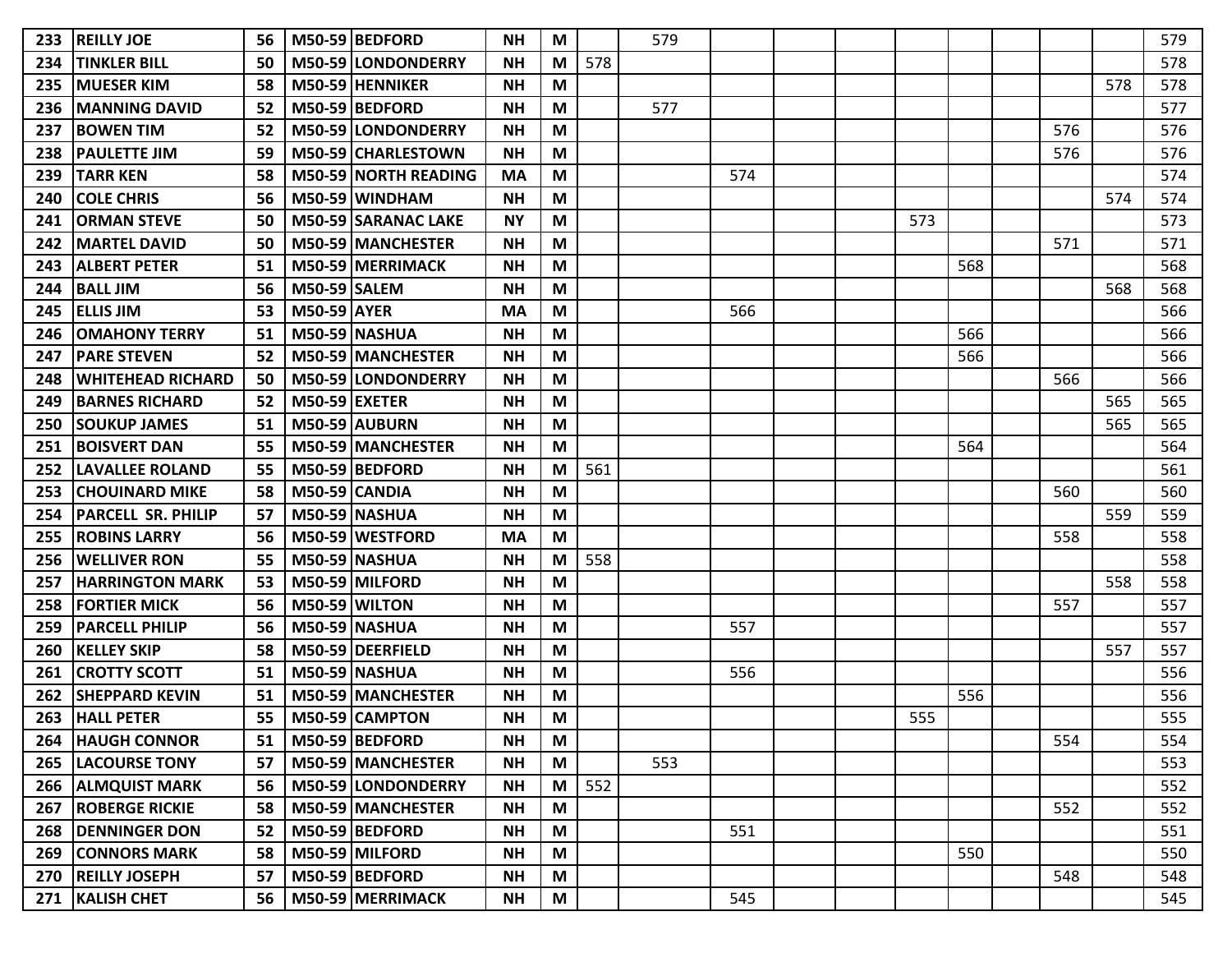| 272 | <b>PIKE JOHN</b>              | 54 | <b>M50-59 DERRY</b> |                          | <b>NH</b> | M |     | 278 |     |     |     |     | 267 |     |     | 545 |
|-----|-------------------------------|----|---------------------|--------------------------|-----------|---|-----|-----|-----|-----|-----|-----|-----|-----|-----|-----|
| 273 | <b>ST.LAURENT DAVE</b>        | 58 |                     | M50-59 MANCHESTER        | <b>NH</b> | M |     |     |     |     |     |     |     |     | 544 | 544 |
| 274 | <b>ISORAGHAN BRIAN</b>        | 56 |                     | M50-59 LITCHFIELD        | <b>NH</b> | M |     |     |     |     |     | 543 |     |     |     | 543 |
| 275 | <b>MARTIN JEAN-LOUIS</b>      | 55 |                     | <b>M50-59 MANCHESTER</b> | <b>NH</b> | M |     |     | 540 |     |     |     |     |     |     | 540 |
| 276 | <b>K. MARK</b>                | 52 |                     | M50-59 MANCHESTER        | <b>NH</b> | M |     |     |     |     |     |     |     | 536 |     | 536 |
| 277 | <b>BANALAN DEAN</b>           | 51 |                     | M50-59 MANCHESTER        | <b>NH</b> | M |     |     |     | 533 |     |     |     |     |     | 533 |
| 278 | <b>WILLIAMS JEFF</b>          | 54 |                     | M50-59 LONDONDERRY       | <b>NH</b> | M |     |     |     |     | 532 |     |     |     |     | 532 |
| 279 | <b>GERMOND BARRY</b>          | 50 |                     | M50-59 MANCHESTER        | ΝH        | M |     |     |     |     |     |     |     |     | 532 | 532 |
| 280 | <b>CLARK DAVID</b>            | 58 |                     | M50-59 HAVERHILL         | МA        | M |     |     |     |     |     | 531 |     |     |     | 531 |
| 281 | <b>KINNEEN JAMES</b>          | 51 |                     | M50-59 ARLINGTON         | MA        | M |     | 531 |     |     |     |     |     |     |     | 531 |
| 282 | <b>AMLAW JAMES</b>            | 51 |                     | M50-59 MANCHESTER        | <b>NH</b> | M |     |     |     |     |     |     |     | 529 |     | 529 |
| 283 | <b>PALLATRONI PATRICK</b>     | 57 |                     | M50-59 BEDFORD           | <b>NH</b> | M |     |     |     |     |     | 528 |     |     |     | 528 |
| 284 | <b>CONVERSE KERRY</b>         | 53 |                     | M50-59 MANCHESTER        | <b>NH</b> | M |     |     |     | 526 |     |     |     |     |     | 526 |
| 285 | <b>COUTURE MICHAEL</b>        | 51 |                     | M50-59 LITCHFIELD        | <b>NH</b> | M |     | 526 |     |     |     |     |     |     |     | 526 |
| 286 | <b>SELESNICK SAM</b>          | 54 |                     | M50-59 MONTCLAIR         | <b>NJ</b> | M |     |     |     |     |     |     |     | 526 |     | 526 |
| 287 | <b>BERGER MARK</b>            | 58 |                     | M50-59 NASHUA            | <b>NH</b> | M |     |     |     |     |     |     |     |     | 523 | 523 |
| 288 | <b>ENGLE JOHN</b>             | 51 |                     | M50-59 NASHUA            | <b>NH</b> | M |     |     |     |     |     |     |     |     | 522 | 522 |
| 289 | <b>ODONNELL JOHN</b>          | 53 |                     | M50-59 MANCHESTER        | <b>NH</b> | M |     |     |     |     |     |     |     |     | 522 | 522 |
| 290 | <b>DAVIES BRYAN</b>           | 53 |                     | M50-59 LONDONDERRY       | <b>NH</b> | M |     |     | 521 |     |     |     |     |     |     | 521 |
| 291 | <b>ULIASZ GREG</b>            | 55 |                     | M50-59 BEDFORD           | <b>NH</b> | M |     |     |     |     |     |     |     | 521 |     | 521 |
| 292 | <b>CORCORAN MIKE</b>          | 53 |                     | M50-59 LONDONDERRY N     | <b>NH</b> | M |     |     |     |     |     |     |     | 520 |     | 520 |
| 293 | <b>DVORAK MICHAEL</b>         | 52 |                     | M50-59 LONDONDERRY       | ΝH        | M |     |     |     |     |     |     |     | 520 |     | 520 |
| 294 | <b>JOYCE PAUL</b>             | 56 |                     | M50-59 MILFORD           | <b>NH</b> | M |     |     |     |     |     |     |     |     | 520 | 520 |
| 295 | <b>HESLIN QUINN</b>           | 51 |                     | M50-59 GOFFSTOWN         | <b>NH</b> | M |     | 519 |     |     |     |     |     |     |     | 519 |
| 296 | <b>GULOTTA TONY</b>           | 53 |                     | M50-59 LONDONDERRY       | <b>NH</b> | M |     | 518 |     |     |     |     |     |     |     | 518 |
| 297 | <b>GRAHAM ROB</b>             | 51 |                     | M50-59 BOSCAWEN          | <b>NH</b> | M |     |     | 514 |     |     |     |     |     |     | 514 |
| 298 | <b>MARSHALL SKIP</b>          | 58 |                     | M50-59 MANCHESTER        | ΝH        | M | 513 |     |     |     |     |     |     |     |     | 513 |
| 299 | <b>BROWNRIGG BIG BEEFY</b>    | 51 |                     | M50-59 HUDSON            | <b>NH</b> | M |     |     |     |     |     |     |     |     | 513 | 513 |
| 300 | <b>SPILIOTIS DONALD</b>       | 52 |                     | M50-59 WALTHAM           | <b>MA</b> | M |     |     |     |     |     |     |     | 512 |     | 512 |
| 301 | <b>GILLIS DAN</b>             | 54 |                     | M50-59 AMHERST           | <b>NH</b> | M | 511 |     |     |     |     |     |     |     |     | 511 |
| 302 | <b>MARSHALL MARSHALL</b>      | 59 |                     | M50-59 MANCHESTER        | <b>NH</b> | M |     |     |     |     |     |     |     | 511 |     | 511 |
|     | 303   BLATCHFORD EARLE        | 55 |                     | M50-59 LONDONDERRY       | <b>NH</b> | M |     |     |     |     |     |     |     |     | 509 | 509 |
|     | 304 JUZA JOHN                 | 50 |                     | M50-59 MANCHESTER        | <b>NH</b> | M |     |     |     |     |     |     | 508 |     |     | 508 |
|     | 305   TYERS BILL              | 57 |                     | M50-59 MILFORD           | <b>NH</b> | M |     |     |     | 508 |     |     |     |     |     | 508 |
|     | <b>306   NORTHCUTT ALBERT</b> | 52 |                     | M50-59 WINDHAM           | <b>NH</b> | M |     |     |     |     |     |     |     |     | 507 | 507 |
|     | <b>307 HAUN ANDY</b>          | 51 |                     | M50-59 WINDHAM           | <b>NH</b> | M |     | 503 |     |     |     |     |     |     |     | 503 |
|     | 308   KARANASIOS TJ           | 50 | <b>M50-59 DERRY</b> |                          | <b>NH</b> | M |     | 503 |     |     |     |     |     |     |     | 503 |
|     | <b>309  HODGES STEPHEN</b>    | 55 |                     | M50-59 STRAFFORD         | <b>NH</b> | M |     |     |     |     |     |     |     |     | 503 | 503 |
|     | 310   BRIDGES BRYAN           | 50 | $M50-59$ EXETER     |                          | <b>NH</b> | M |     |     |     |     |     |     |     |     | 500 | 500 |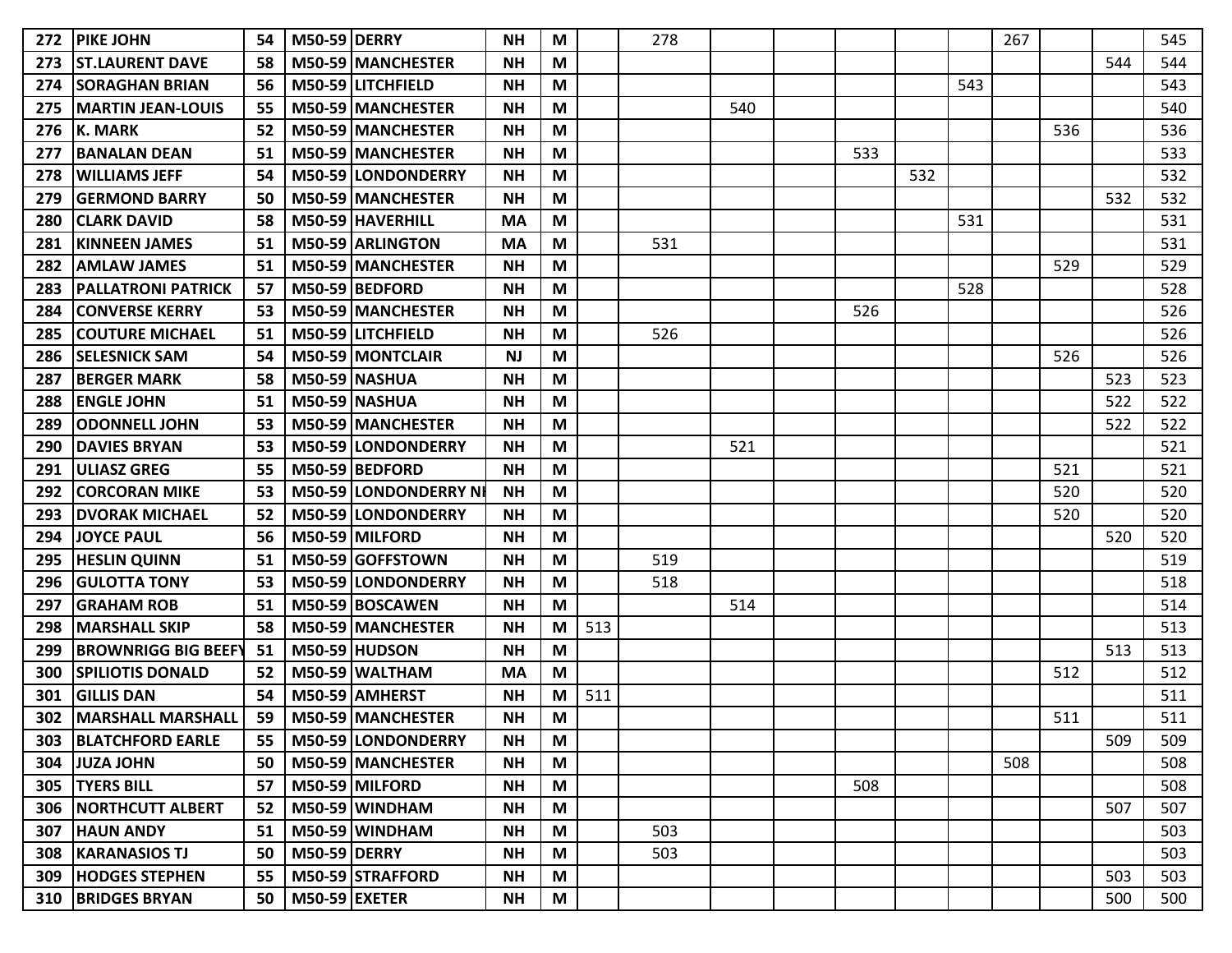| 311 | <b>KEADY TOM</b>         | 58 |                      | M50-59 WEST ROXBURY | MA        | M |     | 498 |     |     |     |     |     |     | 498 |
|-----|--------------------------|----|----------------------|---------------------|-----------|---|-----|-----|-----|-----|-----|-----|-----|-----|-----|
| 312 | <b>IBARKER STEVE</b>     | 57 |                      | M50-59 MANCHESTER   | <b>NH</b> | M |     |     |     |     |     |     | 497 |     | 497 |
| 313 | <b>RAMINI MIKE</b>       | 54 |                      | M50-59 SANFORD      | <b>ME</b> | М |     |     |     |     |     |     |     | 495 | 495 |
| 314 | <b>BANNISTER BRYAN</b>   | 52 |                      | M50-59 MANCHESTER   | <b>NH</b> | M |     |     |     |     |     |     |     | 494 | 494 |
| 315 | <b>CASALE NEAL</b>       | 50 |                      | M50-59 BEDFORD      | <b>NH</b> | M | 490 |     |     |     |     |     |     |     | 490 |
| 316 | <b>VECCHIONE PHILIP</b>  | 59 | M50-59 BOW           |                     | ΝH        | M |     |     |     |     |     |     |     | 489 | 489 |
| 317 | <b>IADAMS TIM</b>        | 58 |                      | M50-59 WATERVILLE   | ME        | M |     |     |     |     |     | 488 |     |     | 488 |
| 318 | <b>DUCHARME THOMAS</b>   | 55 |                      | M50-59 BEDFORD      | ΝH        | М |     |     |     |     |     |     | 488 |     | 488 |
| 319 | <b>SNOW RICHARD</b>      | 56 |                      | M50-59 CONTOOCOOK   | <b>NH</b> | M |     |     |     |     |     |     | 488 |     | 488 |
| 320 | <b>BURRELL MATT</b>      | 55 |                      | M50-59 MEREDITH     | <b>NH</b> | M |     |     |     |     |     |     |     | 488 | 488 |
| 321 | <b>NEILD DAVID</b>       | 58 |                      | M50-59 AUBURN       | <b>NH</b> | M |     |     |     |     |     |     | 486 |     | 486 |
| 322 | <b>CHAKARIAN WILLIAM</b> | 58 | <b>M50-59 DERRY</b>  |                     | ΝH        | M |     |     | 484 |     |     |     |     |     | 484 |
| 323 | <b>COLLETTE ROBERT</b>   | 51 |                      | M50-59 MANCHESTER   | ΝH        | М |     |     |     |     |     | 484 |     |     | 484 |
| 324 | <b>GALLANT MICHAEL</b>   | 53 |                      | M50-59 MANCHESTER   | ΝH        | M |     |     |     |     |     |     |     | 483 | 483 |
| 325 | IWOLCOTT WOODY           | 58 |                      | M50-59 MILFORD      | ΝH        | М |     |     |     |     |     |     |     | 483 | 483 |
| 326 | <b>PARISEAU JACK</b>     | 50 |                      | M50-59 MANCHESTER   | <b>NH</b> | M |     |     |     |     |     |     |     | 482 | 482 |
| 327 | <b>TYMA STEVEN</b>       | 56 |                      | M50-59 HOOKSETT     | ΝH        | М |     |     |     |     |     |     |     | 482 | 482 |
| 328 | <b>WERNER RICHARD</b>    | 55 |                      | M50-59 SANDOWN      | <b>NH</b> | М | 481 |     |     |     |     |     |     |     | 481 |
| 329 | <b>GRAHAM SPIDER</b>     | 51 |                      | M50-59 BOSCAWEN     | ΝH        | M |     |     |     |     |     |     |     | 481 | 481 |
| 330 | <b>MALLOY ROBERT</b>     | 56 |                      | M50-59 LONDONDERRY  | ΝH        | м | 480 |     |     |     |     |     |     |     | 480 |
| 331 | <b>IDUSSAULT GERARD</b>  | 52 |                      | M50-59 MANCHESTER   | <b>NH</b> | М |     |     |     | 479 |     |     |     |     | 479 |
| 332 | <b>COMSTOCK SCOTT</b>    | 53 |                      | M50-59 AMHERST      | <b>NH</b> | M |     |     |     |     |     |     |     | 473 | 473 |
| 333 | <b>MCCORMICK BRIAN</b>   | 54 |                      | M50-59 CHESTERFIELD | <b>NH</b> | M |     | 472 |     |     |     |     |     |     | 472 |
| 334 | YANKOWSKAS PAUL          | 55 |                      | M50-59 LONDONDERRY  | ΝH        | М | 472 |     |     |     |     |     |     |     | 472 |
| 335 | <b>FRATKIN DANIEL</b>    | 52 |                      | M50-59 LITCHFIELD   | <b>NH</b> | M |     | 471 |     |     |     |     |     |     | 471 |
| 336 | <b>IMADDEN KEVIN</b>     | 55 |                      | M50-59 MANCHESTER   | <b>NH</b> | M |     |     |     |     |     |     |     | 471 | 471 |
| 337 | MONTRAY PAUL             | 55 |                      | M50-59 HENNIKER     | ΝH        | M |     |     |     |     |     | 469 |     |     | 469 |
| 338 | <b>TWISS JON</b>         | 53 | <b>M50-59 DERRY</b>  |                     | <b>NH</b> | M |     | 468 |     |     |     |     |     |     | 468 |
| 339 | <b>CURLEY MICHAEL</b>    | 55 | <b>M50-59 EPPING</b> |                     | <b>NH</b> | M |     | 466 |     |     |     |     |     |     | 466 |
| 340 | <b>HALLE KENNETH</b>     | 58 |                      | M50-59 MANCHESTER   | <b>NH</b> | M |     |     |     |     |     |     | 462 |     | 462 |
| 341 | <b>BOLTER BILL</b>       | 57 |                      | M50-59 WEYMOUTH     | МA        | М |     | 461 |     |     |     |     |     |     | 461 |
|     | 342   PALMER JIM         | 54 |                      | M50-59 HUDSON       | <b>NH</b> | M |     |     | 459 |     |     |     |     |     | 459 |
|     | <b>343 GREENE CHUCK</b>  | 51 |                      | M50-59 WOBURN       | <b>MA</b> | M |     |     |     |     |     |     | 458 |     | 458 |
| 344 | <b>MITSCH GEORGE</b>     | 51 |                      | M50-59 MERRIMACK    | <b>NH</b> | M |     |     |     |     |     |     |     | 458 | 458 |
|     | <b>345 EDWARDS BRUCE</b> | 56 |                      | M50-59 BRADFORD     | <b>NH</b> | M |     |     | 456 |     |     |     |     |     | 456 |
|     | <b>346   MAVITY MIKE</b> | 53 | <b>M50-59 EPSOM</b>  |                     | <b>NH</b> | M |     |     |     |     |     |     |     | 452 | 452 |
| 347 | <b>CHABOT ROBERT</b>     | 56 | <b>M50-59 DERRY</b>  |                     | <b>NH</b> | M | 450 |     |     |     |     |     |     |     | 450 |
|     | 348   TEJADA JOHN        | 52 |                      | M50-59 LONDONDERRY  | <b>NH</b> | M |     |     |     |     | 450 |     |     |     | 450 |
|     | 349 DONOVAN BILL         | 50 |                      | $M50-59$ HUDSON     | <b>NH</b> | M |     |     |     |     |     | 449 |     |     | 449 |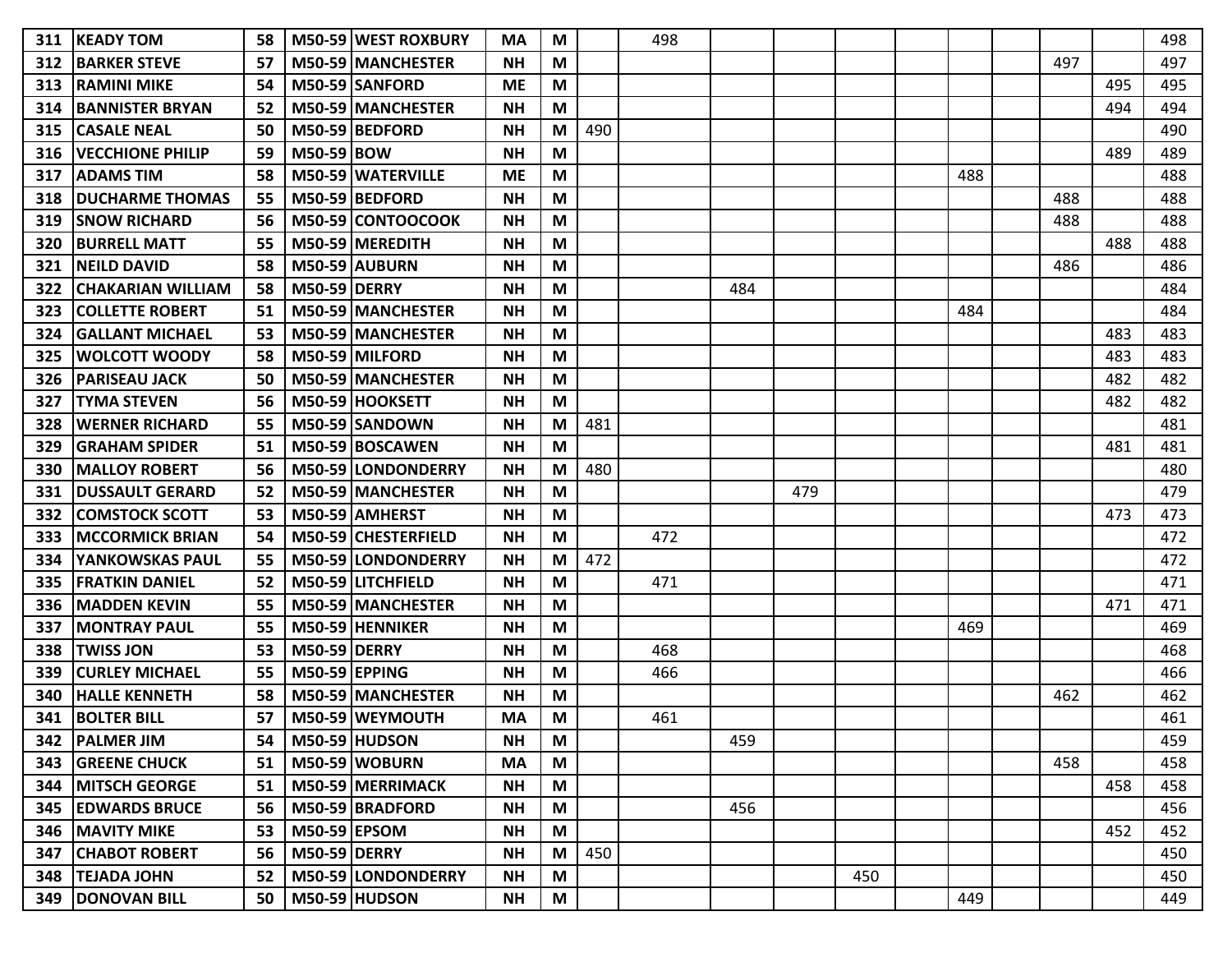| 350 | <b>DICKSON TOM</b>       | 53 |                      | M50-59 MANCHESTER        | <b>NH</b> | M |     | 447 |     |     |  |     |     |     | 447 |
|-----|--------------------------|----|----------------------|--------------------------|-----------|---|-----|-----|-----|-----|--|-----|-----|-----|-----|
| 351 | <b>KINNEEN MICHAEL</b>   | 56 |                      | M50-59 BRAINTREE         | <b>MA</b> | M |     | 447 |     |     |  |     |     |     | 447 |
| 352 | <b>KELLY JIM</b>         | 57 |                      | M50-59 NOTTINGHAM        | <b>NH</b> | M |     | 446 |     |     |  |     |     |     | 446 |
| 353 | <b>MULHOLLAND JAMES</b>  | 53 |                      | M50-59 MANCHESTER        | <b>NH</b> | M |     |     | 445 |     |  |     |     |     | 445 |
| 354 | <b>SHERIDAN KEVIN</b>    | 58 |                      | M50-59 BILLERICA         | MA        | M |     |     |     |     |  | 440 |     |     | 440 |
| 355 | <b>JOHNSON STEVE</b>     | 51 |                      | M50-59 AMHERST           | <b>NH</b> | M |     |     |     |     |  |     |     | 423 | 423 |
| 356 | <b>KIRKWOOD ALAN</b>     | 52 |                      | M50-59   WESTFORD        | MA        | M |     |     | 422 |     |  |     |     |     | 422 |
| 357 | <b>WAGNER DAVID</b>      | 56 |                      | <b>M50-59 NASHUA</b>     | <b>NH</b> | M |     |     |     |     |  |     |     | 422 | 422 |
| 358 | <b>PURSEL ROB</b>        | 53 |                      | M50-59 LONDONDERRY       | <b>NH</b> | M |     |     |     |     |  |     |     | 421 | 421 |
| 359 | <b>LAMONDAY JOHN</b>     | 51 |                      | M50-59 NASHUA            | <b>NH</b> | M |     | 420 |     |     |  |     |     |     | 420 |
| 360 | <b>OJEMANN JIM</b>       | 52 |                      | M50-59 SANDOWN           | <b>NH</b> | M | 419 |     |     |     |  |     |     |     | 419 |
| 361 | <b>CARON RON</b>         | 54 |                      | M50-59 LITCHFIELD        | <b>NH</b> | M |     | 415 |     |     |  |     |     |     | 415 |
| 362 | <b>HODGE KEVIN</b>       | 59 |                      | M50-59 LITCHFIELD        | <b>NH</b> | M | 414 |     |     |     |  |     |     |     | 414 |
| 363 | <b>PETERSON SUE</b>      | 54 |                      | M50-59 MERRIMACK         | NΗ        | M |     |     | 414 |     |  |     |     |     | 414 |
| 364 | <b>RIEZO PETER</b>       | 57 |                      | M50-59 LONDONDERRY       | <b>NH</b> | M | 411 |     |     |     |  |     |     |     | 411 |
| 365 | <b>DESMARAIS STEPHEN</b> | 57 |                      | M50-59 HENNIKER          | NΗ        | M |     |     |     |     |  |     |     | 408 | 408 |
| 366 | <b>SULLIVAN DANIEL</b>   | 50 |                      | M50-59 MANCHESTER        | <b>NH</b> | M |     |     |     |     |  | 406 |     |     | 406 |
| 367 | <b>SOHM EVAN</b>         | 57 |                      | M50-59 LONDONDERRY       | <b>NH</b> | M | 400 |     |     |     |  |     |     |     | 400 |
| 368 | <b>DAVIS ROBERT</b>      | 58 | <b>M50-59 BERLIN</b> |                          | <b>MA</b> | M |     |     |     |     |  |     |     | 400 | 400 |
| 369 | <b>ZELLNER LARRY</b>     | 57 | M50-59 EXETER        |                          | <b>NH</b> | M |     | 394 |     |     |  |     |     |     | 394 |
| 370 | <b>LANDRUM DAVID</b>     | 53 |                      | M50-59 MILFORD           | <b>NH</b> | M |     |     |     |     |  |     |     | 393 | 393 |
| 371 | <b>NISSON ADAM</b>       | 57 |                      | M50-59 IPSWICH           | <b>MA</b> | M |     |     |     | 391 |  |     |     |     | 391 |
| 372 | <b>ROSENTHAL ADAM</b>    | 56 |                      | M50-59 CONCORD           | <b>NH</b> | M |     |     |     |     |  |     |     | 391 | 391 |
| 373 | <b>LESSARD MICHAEL</b>   | 55 |                      | M50-59 DUNBARTON         | <b>NH</b> | M |     |     |     |     |  |     | 390 |     | 390 |
| 374 | <b>WILSON GREGG</b>      | 54 |                      | M50-59 NEWMARKET         | <b>NH</b> | M |     | 387 |     |     |  |     |     |     | 387 |
| 375 | <b>ELLIOTT RUTH</b>      | 50 |                      | M50-59 CENTER BARNSTE    | <b>NH</b> | M | 386 |     |     |     |  |     |     |     | 386 |
| 376 | <b>LOVELY MICHAEL</b>    | 52 |                      | M50-59 CONCORD           | <b>NH</b> | M |     | 385 |     |     |  |     |     |     | 385 |
| 377 | <b>MATHIEU STEPHEN</b>   | 57 |                      | <b>M50-59 MANCHESTER</b> | <b>NH</b> | M |     |     |     |     |  | 385 |     |     | 385 |
| 378 | <b>MILLER RICK</b>       | 59 |                      | M50-59 MERRIMACK         | <b>NH</b> | M |     | 384 |     |     |  |     |     |     | 384 |
| 379 | <b>TKACZ MICHAEL</b>     | 52 |                      | M50-59 MANCHESTER        | <b>NH</b> | M |     |     |     |     |  |     | 382 |     | 382 |
| 380 | <b>JAMBARD STEPHEN</b>   | 50 | $M50-59$ HO          |                          | <b>NH</b> | M |     | 375 |     |     |  |     |     |     | 375 |
| 381 | <b>WALDEN BRUCE</b>      | 51 |                      | M50-59 MERRIMACK         | <b>NH</b> | M |     |     | 375 |     |  |     |     |     | 375 |
| 382 | <b>PHELPS GEORGE</b>     | 53 |                      | M50-59 ATKINSON          | <b>NH</b> | M |     |     |     |     |  |     |     | 374 | 374 |
| 383 | <b>GATCHELL THOMAS</b>   | 51 |                      | M50-59 RAYMOND           | NΗ        | M |     |     |     |     |  |     |     | 371 | 371 |
| 384 | <b>YETTER LARRY</b>      | 54 |                      | M50-59 MONT VERNON       | <b>NH</b> | M |     |     |     |     |  |     | 364 |     | 364 |
| 385 | <b>GAUDET PAUL</b>       | 52 |                      | M50-59 DIXFIELD          | <b>ME</b> | M |     |     |     |     |  |     |     | 364 | 364 |
| 386 | <b>DESMOND RICHARD</b>   | 52 |                      | M50-59 MERRIMACK         | <b>NH</b> | M |     | 363 |     |     |  |     |     |     | 363 |
| 387 | <b>GILES III CHARLES</b> | 50 |                      | M50-59 NEW LONDON        | <b>NH</b> | M |     |     |     |     |  |     | 360 |     | 360 |
| 388 | <b>GLEASON MICHAEL</b>   | 59 |                      | M50-59 NEW BOSTON        | <b>NH</b> | M |     |     |     |     |  |     | 358 |     | 358 |